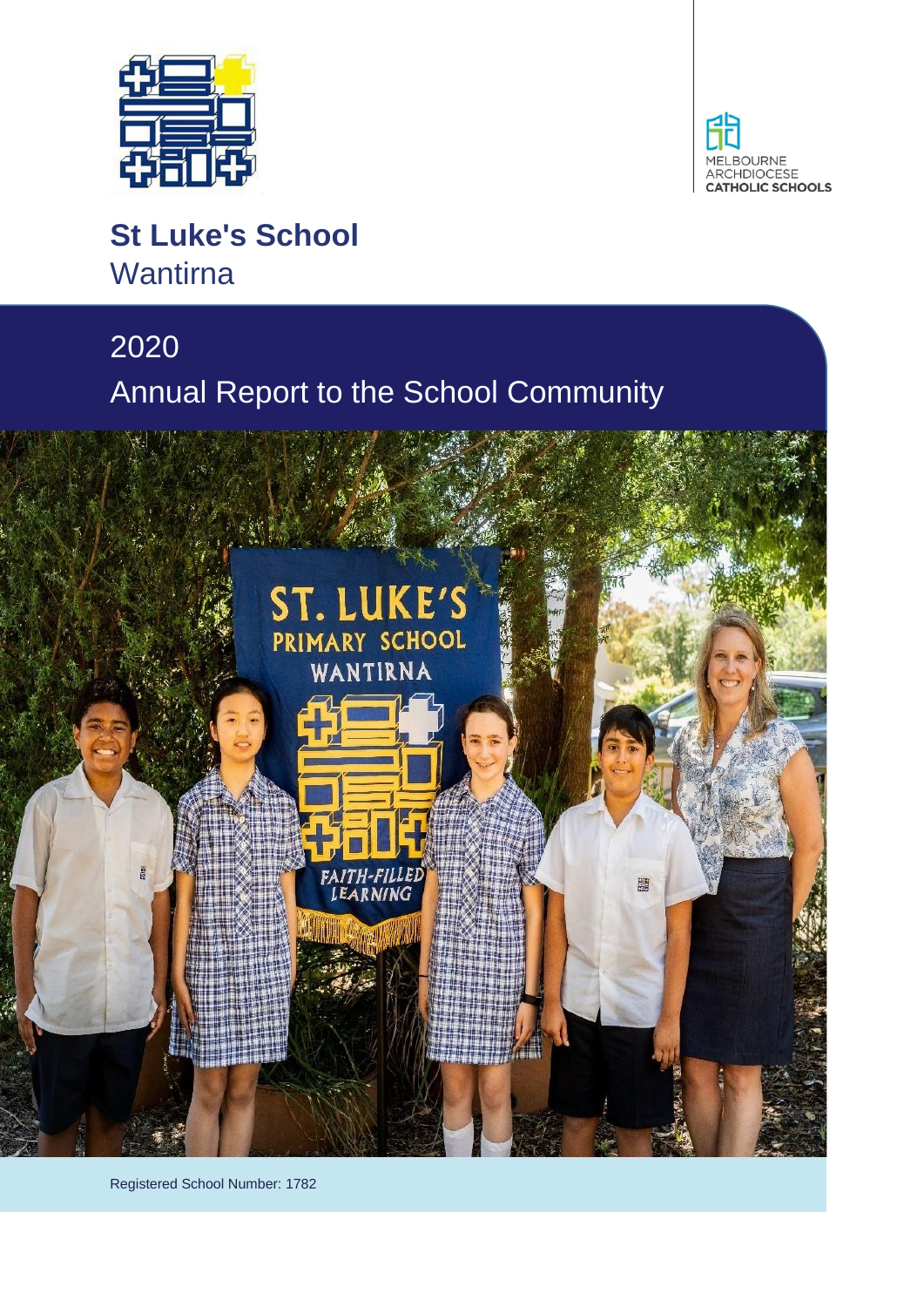# **Table of Contents**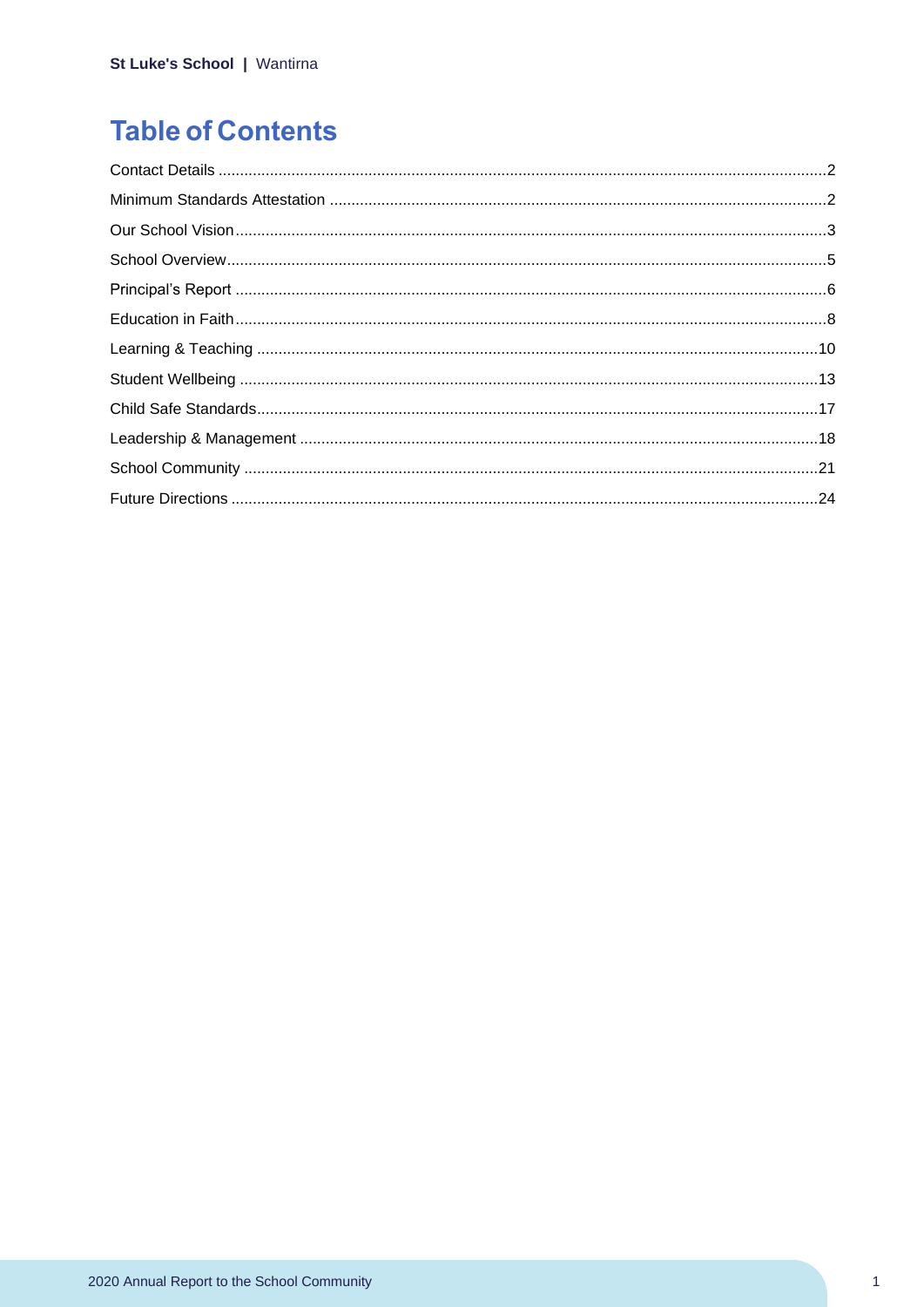## <span id="page-2-0"></span>**Contact Details**

| <b>ADDRESS</b>            | 25 Stokes Road<br>Wantirna VIC 3152  |
|---------------------------|--------------------------------------|
| <b>PRINCIPAL</b>          | Kathryn Murphy                       |
| <b>PARISH PRIEST</b>      | Fr Joseph Amal sbd                   |
| <b>SCHOOL BOARD CHAIR</b> | Fiona Ludvik                         |
| <b>TELEPHONE</b>          | 03 9801 6917                         |
| <b>EMAIL</b>              | principal@slwantirna.catholic.edu.au |
| <b>WEBSITE</b>            | www.slwantirna.catholic.edu.au       |
| <b>E NUMBER</b>           | E1306                                |

### <span id="page-2-1"></span>**Minimum Standards Attestation**

I, Kathryn Murphy, attest that St Luke's School is compliant with:

- All of the requirements for the minimum standards and other requirements for the registration of schools as specified in *the Education and Training Reform Act 2006 (Vic)* and the *Education and Training Reform Regulations 2017 (Vic),* except where the school has been granted an exemption from any of these requirements by the VRQA
- Australian Government accountability requirements related to the 2020 school year under the *Australian Education Act 2013 (Cth)* and the *Australian Education Regulations 2013 (Cth)*
- The Child Safe Standards prescribed in Ministerial Order No.870 Child Safe Standards, Managing Risk of Child Abuse in School.

#### 04/06/2021

**NOTE:** The School's financial performance information has been provided to the Australian Charities and Not-forprofits Commission (ACNC) and will be available for the community to access from their website at www.acnc.gov.au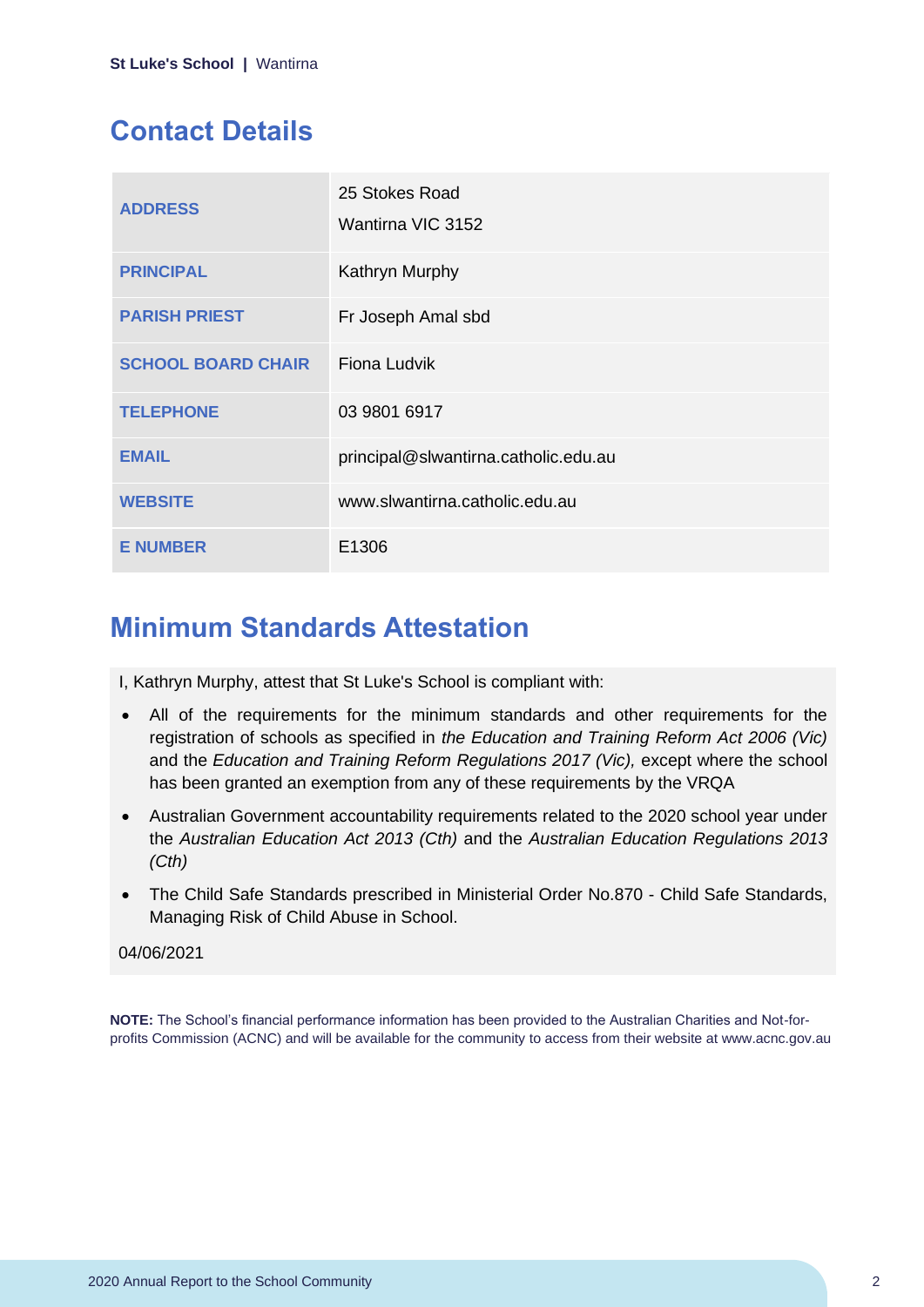# <span id="page-3-0"></span>**Our School Vision**

#### **Vision**

"I have come that you may have life and have it to the full" John 10:10

#### **Mission**

It is because of our belief in the person and words of Jesus Christ that we place Him in the centre of the life of our Catholic school. Therefore, we are motivated to create a climate permeated with the Gospel spirit.

St Luke's School is committed to the development of the whole person. Through the assimilation of skills, knowledge, moral and social attitudes, each person is encouraged to take his/her place as a creative member of the community.

Our belief is that every person has an innate and special worth. Therefore, at St Luke's School we endeavour to create an atmosphere in which all who experience the community may grow in their own richness, fullness and integrity. Our administration, including financial, works towards creating this atmosphere. We believe this can be achieved in the knowledge of God's love for each of us, and by an increasing awareness of a response to His Presence in our lives.

"The Catholic school tries to create within its walls a climate in which our students' faith will gradually mature and enable them to assume the responsibility bestowed by Baptism." (The Catholic School, The Sacred Congregation for Catholic Education, P.38)

We see this Catholic School as a vital part of the Parish community, with the Parish Priest as the leader of the Parish community and the principal as the administrator of the Parish school. As Pastor of the Parish community, the Parish Priest is seen as an integral part of the education and growth in faith of the children in the Parish school. The Principal and the school staff cooperate with and assist him in the fulfillment of this obligation through the religious education program which is carried out in the school and which shall be in accord with diocesan policies and guidelines.

Parents are the first and foremost educators of their children. Christian values and attitudes are taught primarily in the home, teachers, by work and example can merely reinforce these. The parents' privilege and responsibility to educate their children can be delegated in part, but never relinquished to the school.

We see the school community as an extension of the family. Therefore, parents must be involved in and work collaboratively with the school, as part of the team, if their children are to benefit from the Catholic Christian education.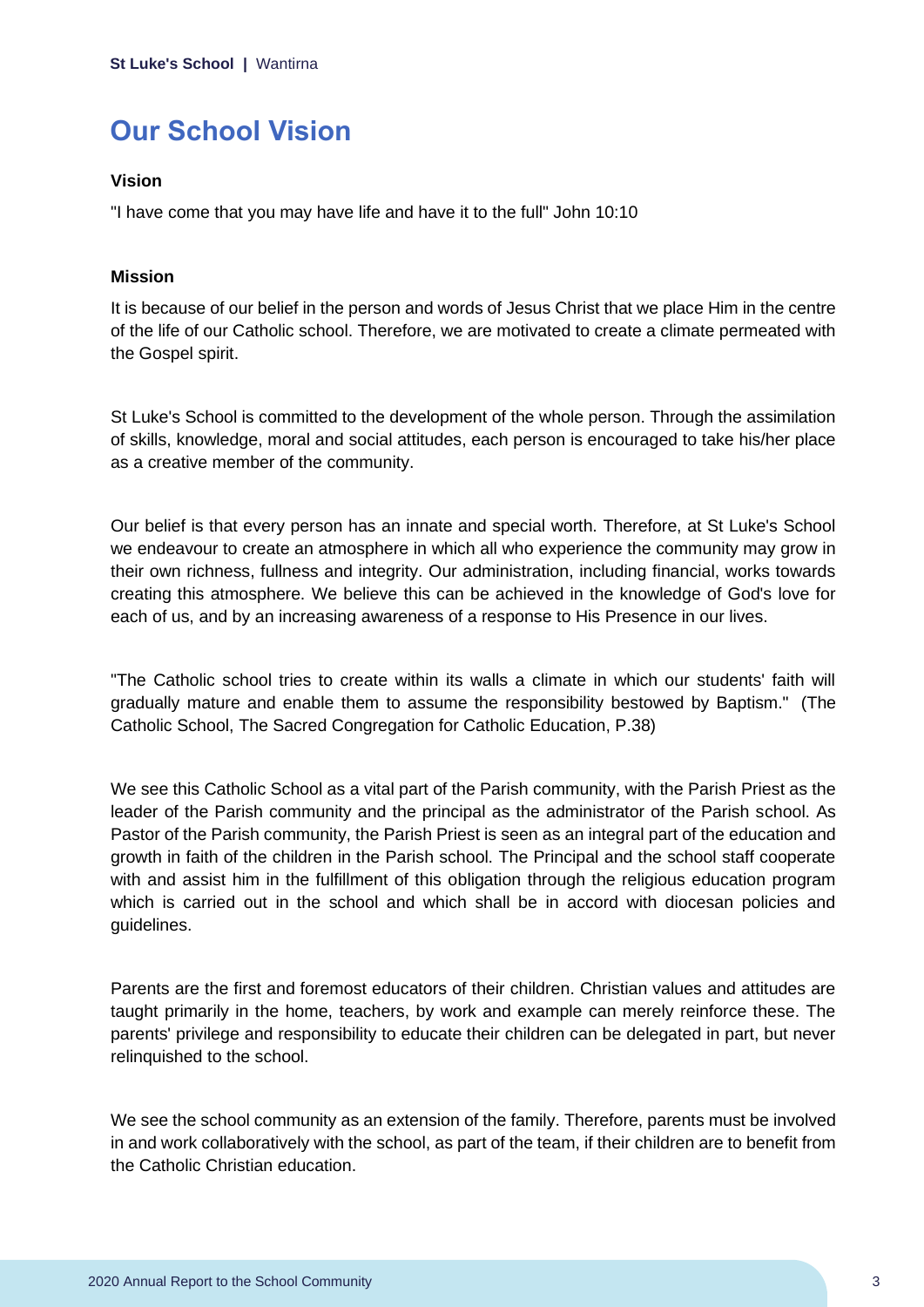The staff of this school understands that we share responsibility with the parents in awakening, nurturing and developing the child in their life of faith, and by embracing and communicating the teachings and heritage of the Catholic Church — bearing in mind the age and development of these primary school children.

It is desired that all members of our school community will work towards providing a happy and secure environment for all the children at St Luke's.

#### **School Values**

The St Luke's school values are:

- Respect showing regard and appreciation for the worth of someone or something.
- Empathy being sensitive to the feelings and needs of others by understanding and caring.
- Resilience the capacity to cope with change and challenge and bounce back during difficult times.
- Responsibility being accountable for the choices that we make for ourselves, others and the environment.
- Integrity helps you listen to your conscience to do the right thing and to tell the truth. You act with integrity when your positive words and actions match.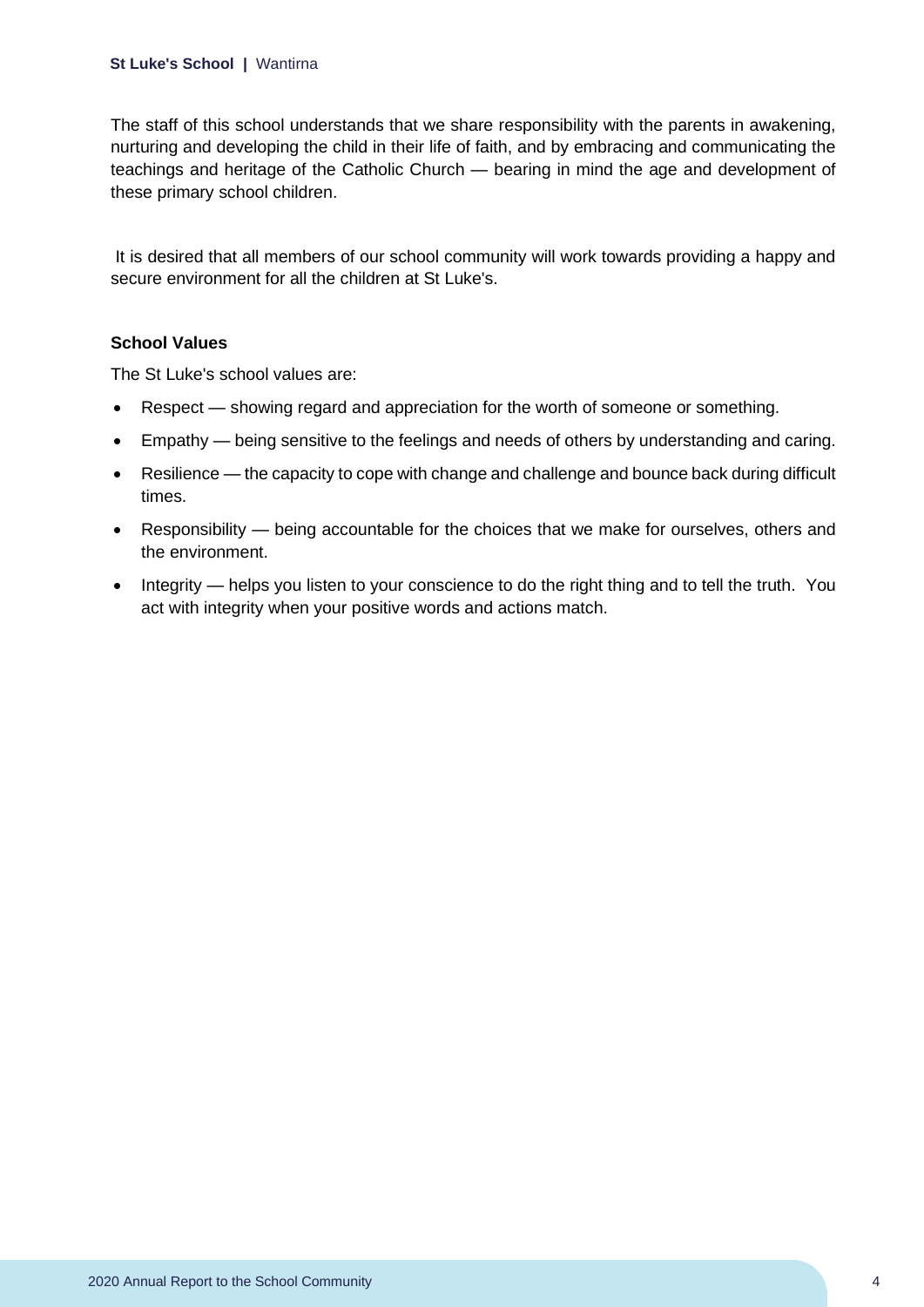### <span id="page-5-0"></span>**School Overview**

St Luke's Primary School is a Catholic school located in the outer eastern suburbs within the Archdiocese of Melbourne. Our small yet vibrant school offers an impressive curriculum, Catholic values and a lively community of parents, students and learners. In 2020 the student population was 130 housed in seven classes, one Foundation class, two Year 1/2 classes, two Year 3/4 classes and two Year 5/6 classes. There were fifteen teaching staff and seven Education Support Officers including an Office Manager.

Our school teaches a broad curriculum catering to the needs of each and every child. Our teachers work collaboratively in teams to provide consistent and relevant learning experiences for all of our students. Religious Education is central to the school curriculum and our Catholic Christian principles and values are strongly reflected in our programs, policies and actions. Christ is at the centre of everything that we do. We aim to provide an environment where students are encouraged to reach their full potential through partnerships with parents and the wider community and where students, staff and parents experience an atmosphere of mutual respect and co‐operation.

St Luke's Primary School provides a strong sense of wellbeing, belonging and security, where students are given every opportunity to be affirmed in their dignity and worth and assisted to grow to the fullness of their potential. We have many programs in place that support the social and emotional needs of our students that promote our school values of integrity, respect, responsibility, empathy, resilience and integrity.

St Luke's Primary School has continued to focus on the individual needs of all students ensuring that programs are tailored to individual needs. We have placed great emphasis on teaching and learning practises and the importance of lifelong learning.

The school improvement strategic intent for St Luke's from 2020-2024 is to use evidence-based strategies and professional learning to animate our learners and develop high impact teaching strategies, so our students can live life to the full. Our three priority areas through which to achieve this are focusing on our pedagogical practices, professional learning and animating our learners.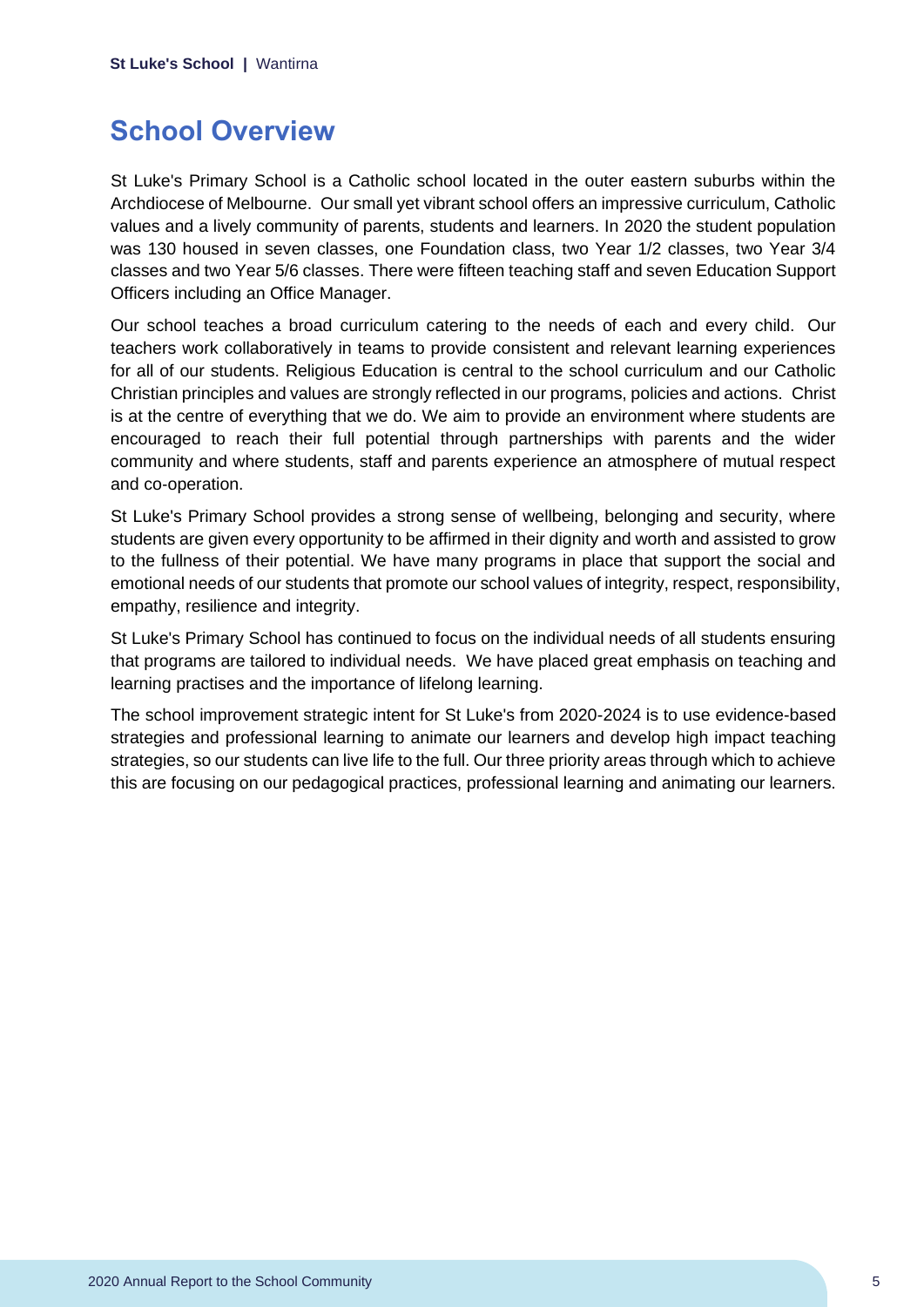### <span id="page-6-0"></span>**Principal's Report**

As the new Principal of St Luke's, I was excited to meet and commence my work with the community. I felt immediately welcomed by staff, students, families, Fr Joseph and the St Luke's Parish, and my first impressions were of a vibrant, caring and inclusive community. I am very pleased to present the 2020 Annual School Report to the Community.

Having completed an external review in 2019, our new School Improvement Plan for 2020-2024 was implemented with a strategic intent to use evidence-based strategies and professional learning to animate our learners and develop high impact teaching strategies, so our students can 'live life to the full'. The plan draws directly from our school vision guiding us to strive to provide our students with a variety of learning opportunities and educational experiences to promote the flourishing of each child.

#### **PRIORITY 1: Pedagogical Practices**

Goal: To use data-based evidence to inform the implementation of a range of high impact teaching strategies

Intended outcome: That data informed pedagogical practices enhance teaching and learning so that student outcomes improve

#### **PRIORITY 2: Teacher Professional Learning**

Goal: To further develop and maintain a collaborative culture of professional learning

Intended outcome: That teacher capacity and professional growth develop so that student experiences and outcomes improve

#### **PRIORITY 3: Student Voice/Animated Learners**

Goal: To empower students to take ownership of their own learning through a culture of high expectations

Intended outcome: That the students will be actively engaged in their learning so that they can reach their full potential

The worldwide pandemic due to COVID-19 presented challenges in 2020 never experienced before. Like just about all work places, education was impacted and had to adapt to remote learning and working from home. St Luke's was very well-placed to implement online learning with all students able to access a device, with the majority using school chromebooks. Staff did an enormous amount of learning and updating their technical skills, such as using Google Meets to video meet with students who were at home, utilising the collaborative functions of Google applications and Loom to record voice while reading an online book or presenting a slideshow.

As well as providing a continuity of academic learning for our students, a big focus was on the wellbeing and the connectedness of our community. There were daily video check-ins for classes with their teacher, smaller group focus sessions, online whole school prayer services and assemblies, online cooking sessions with Mrs Plimmer, dress up theme days, online incursions, a family try-athalon, a virtual disco and lots of availability of our staff to troubleshoot and assist our families. The Foundation students celebrated their first 100 days of school online with a fun day full of 100 themed activities and a special party online with their Year 6 buddies.

One of our great achievements of 2020 was to present a whole school musical 'The Prize' written and directed by our talented Performing Arts teacher. Rehearsals were held online, students recorded their lines or songs on video and once we were back onsite, classes were able to record their songs. This was then all edited together and a YouTube Premier event was held where we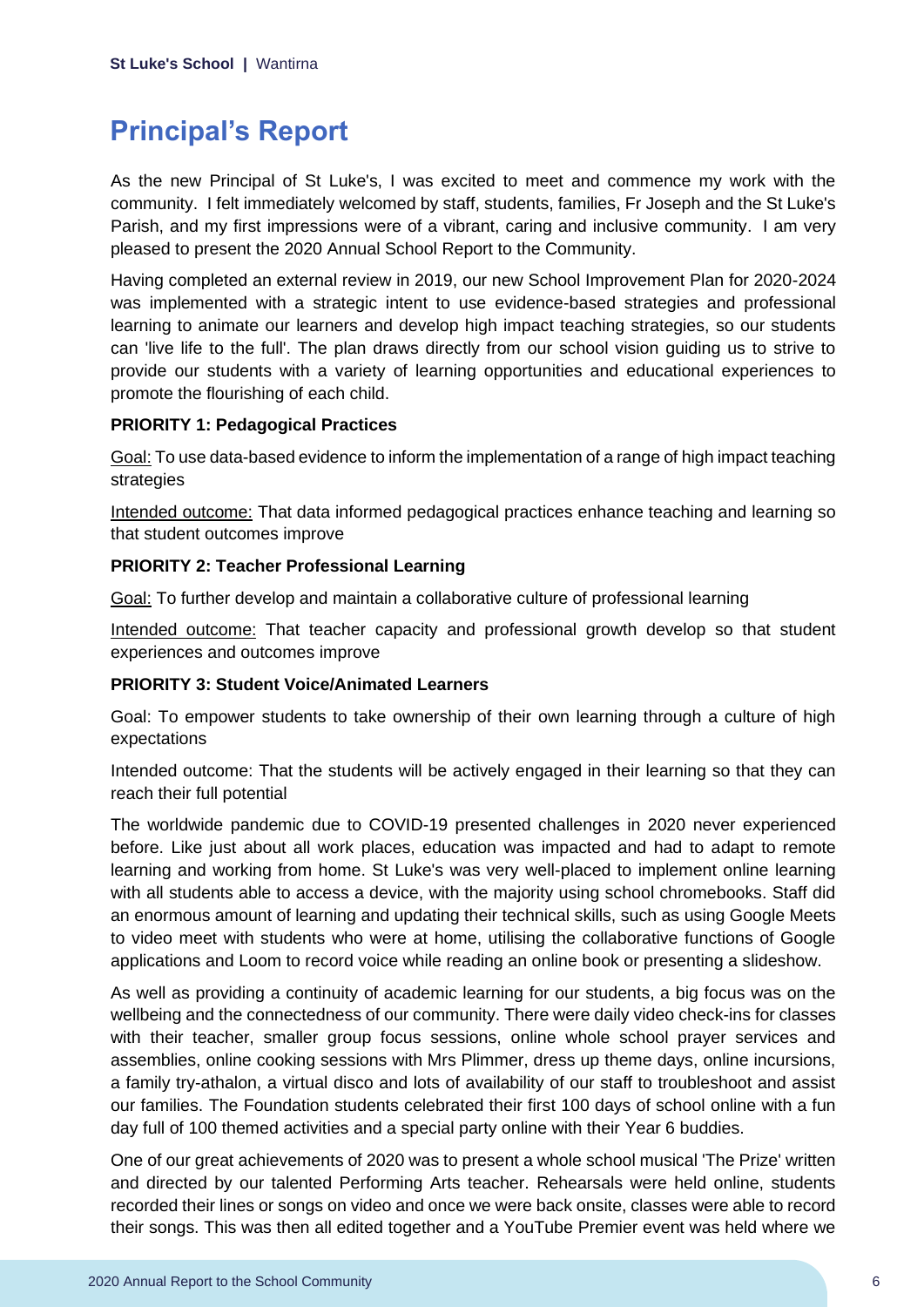could all watch together from our own lounge rooms. During the long weeks on lockdown there was still a presence on site with supervision provided for children of essential workers and other children for permitted reasons. A surprise animal enclosure was constructed and on return to onsite learning in Term 4, we welcomed two rabbits, Moose and Allie, to our school community.

2020 was a year like no other, and I am very proud of the way our community came together to support one another during such a difficult time. Our staff, students and families were all amazing and our collective efforts made 2020 a success. I would like to thank Fr Joseph for his support during my first year as Principal at St Luke's and for the ongoing support he gives to the school community.

At the end of 2020 we farewelled and congratulated Mrs Carrie Rodda on her Principal appointment in Frankston South. On behalf of the community I would like to thank Carrie for the significant contribution she has made to our school, especially in her role as Acting Principal in 2018 - 2019. We wish her every success at her new school.

Kathyn Murphy

Principal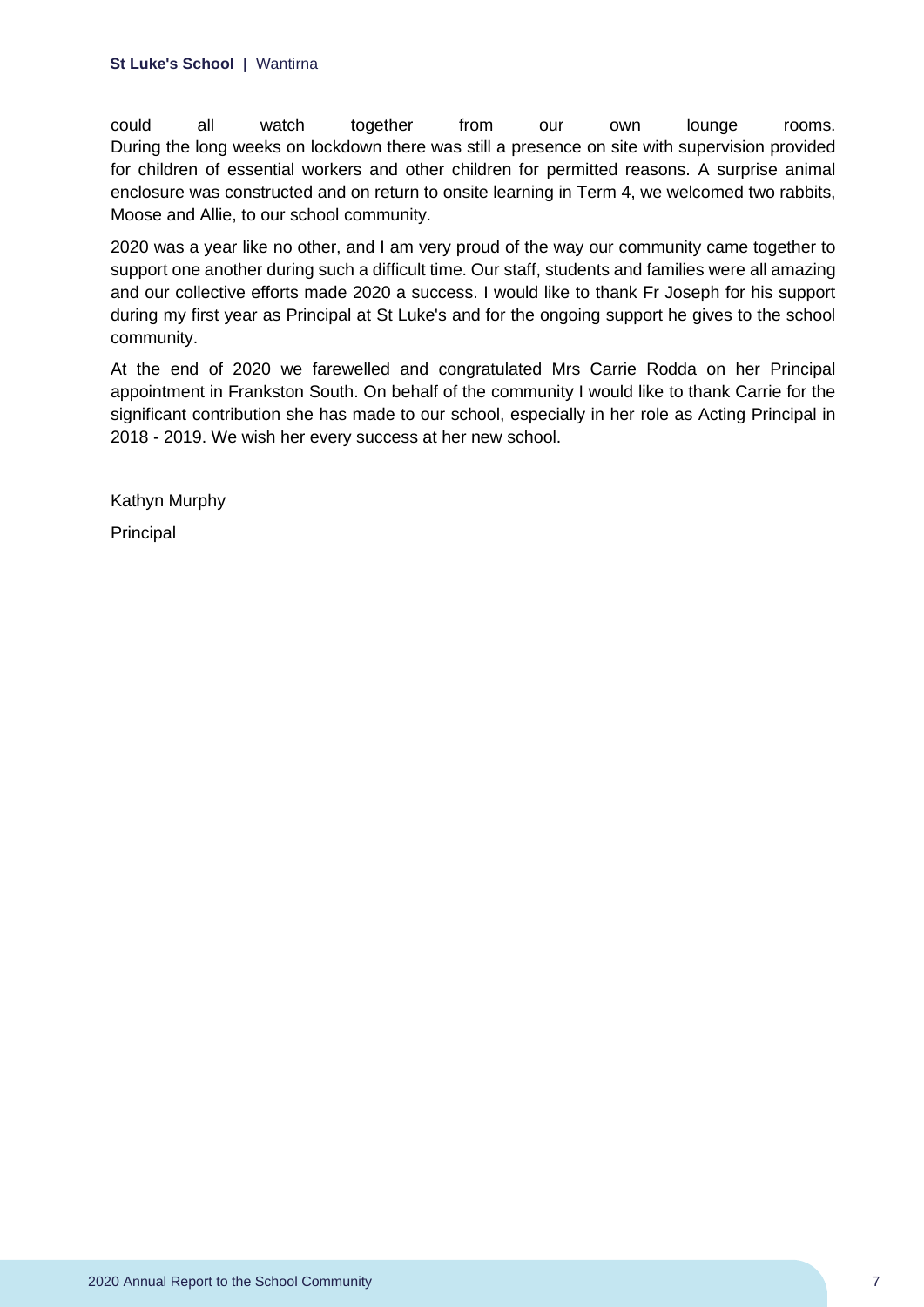### <span id="page-8-0"></span>**Education in Faith**

#### **Goals & Intended Outcomes**

Intended Outcomes in Religious Education:

- To develop teacher understanding of Achievement Standards in RE
- To enable deep learning of high impact teaching strategies in RE
- To develop the capacity of students to identify where they can make a difference in the world

#### **Achievements**

In 2020 St Luke's Primary School continued to focus on being a welcoming and inclusive school, strengthening our individual and collective Catholic Identity. The Pedagogy of Encounter underpinned our approach to the religious education programs offered places the students' lives and questions at the centre of the learning. We are proud of the achievements accomplished in 2020 in Education in Faith.

Successes in Education in Faith in 2020:

- Staff engaged in dialogue to inform and guide the design of RE learning for encounter
- Continued to develop knowledge and understanding of Achievement Standards in RE
- Staff were involved in collaborative planning of RE units of work
- Staff encouraged to make connections with concepts across all areas of the curriculum
- Maintained opportunities for parents to be involved in faith focussed experiences both onsite and via Google Meet e.g Sacramental nights
- Held meaningful celebrations that encouraged participation of all members of our community both onsite and via Google Meet e.g. Commissioning Mass at the beginning of the Year, prayer service on the Feast of Mary MacKillop
- Weekly RE Newsletter published in the Parish Bulletin
- Mini Vinnies continued to lead the school in social justice actions or awareness campaigns

#### **VALUE ADDED**

- Rites of enrolment for Confirmation candidates
- Parish celebrations
- Confirmation and First Reconciliation Ceremonies
- Faith formation nights for Confirmation and Reconciliation
- Preparation for Sacraments
- Whole school liturgies Beginning of the Year, End of the Year, Online liturgies
- Graduation Mass for Year Six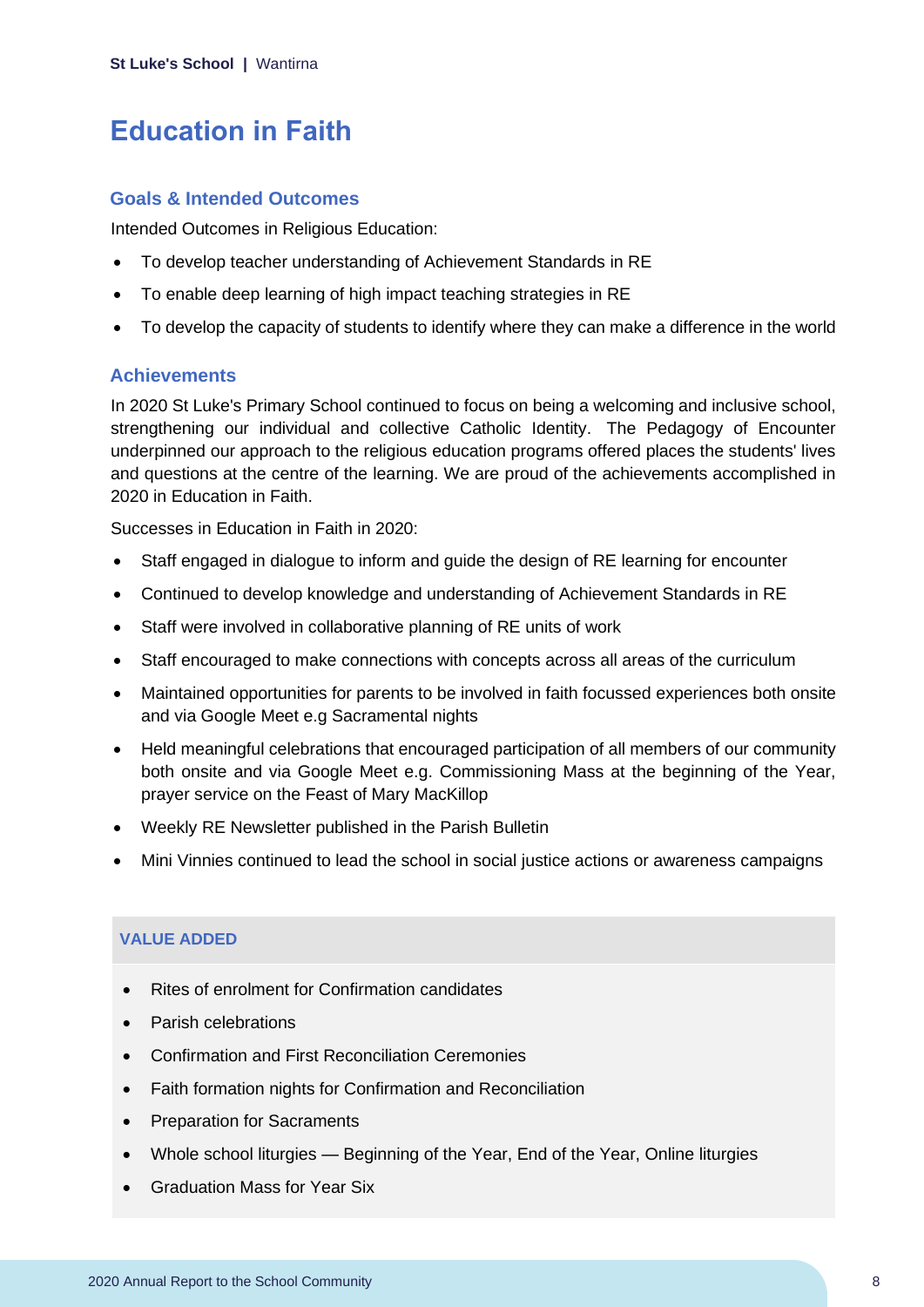- Weekly staff meetings begin with Prayer
- St Luke's prayer recited at every assembly and daily in the classroom
- Classroom prayer spaces and resource for enhancing spirituality and daily prayer
- Whole school practice of daily silent Meditation
- Social Awareness fundraising by students and staff, e.g. Caritas Project Compassion, St Vincent de Paul
- Catholic social teachings a focal point in our Christian mission
- Attendance by Religious Education Leader at RE Network Meetings/Conferences
- Professional Learning in RE for teachers
- Implementation of the Religious Education Curriculum Framework opening up a more explicit dialogue between Catholic faith and the diverse cultures and lives of students and finding new ways to express the Gospel as alive and authentic
- Mini Vinnies a social justice initiative supporting people in need in our school and local community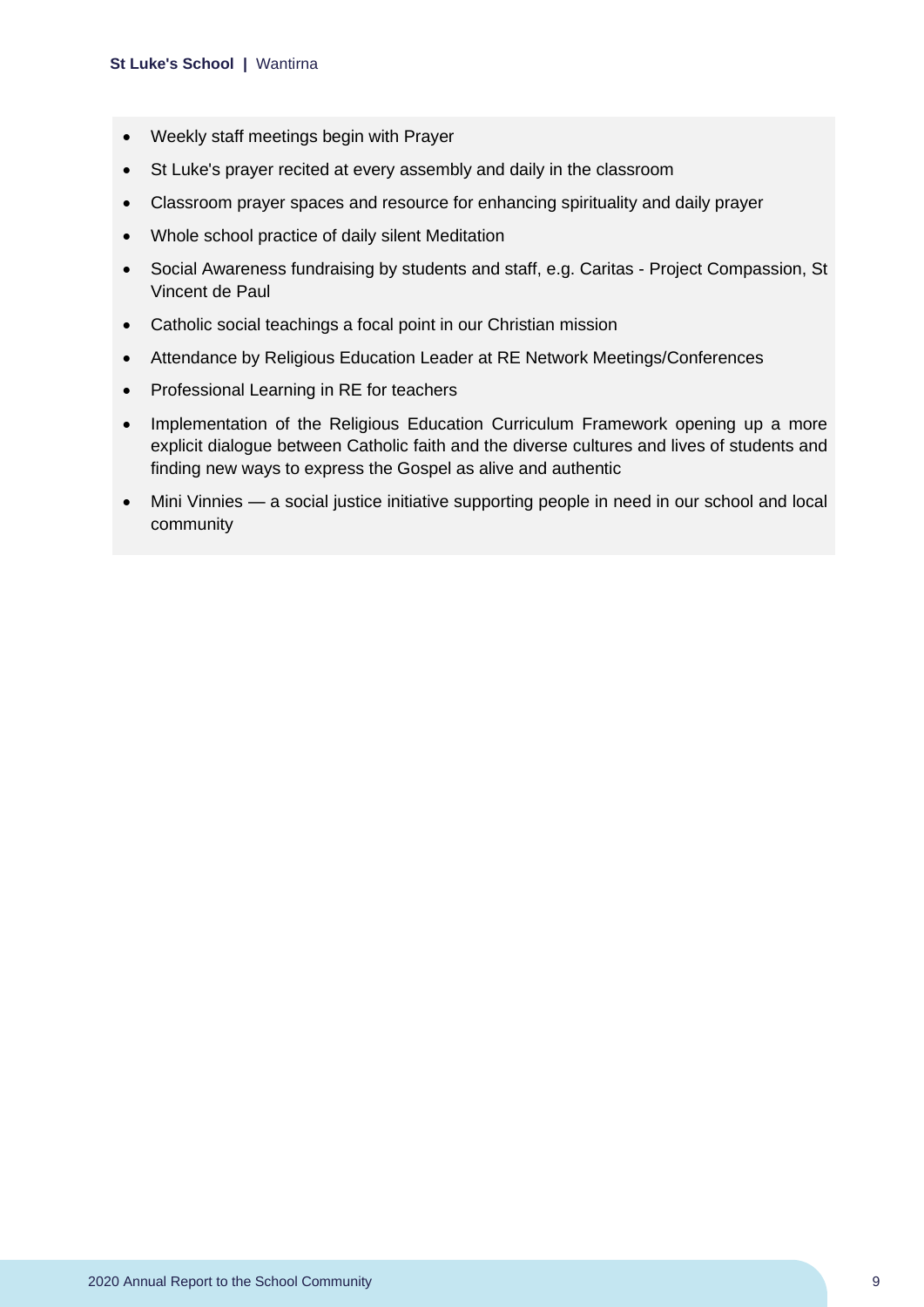## <span id="page-10-0"></span>**Learning & Teaching**

#### **Goals & Intended Outcomes**

Intended Outcomes in Learning and Teaching:

- To improve data literacy in reading, writing and mathematics to drive teaching programs
- To implement the use of high impact teaching strategies
- To develop knowledge and understanding of high performing, collaborative learning cultures through participation in The Learning Collaborative

#### **Achievements**

The staff at St Luke's have a strong focus on providing a learning environment that enables all students to be an engaged and successful learner. To improve the learning outcomes for all students a focus in our 2020-2024 SIP is to design teaching programs that use high impact teaching strategies informed by data. Building staff capacity in data literacy, collaborative teaching and learning, and development of a high performing culture are strategies St Luke's will employ over the next four years.

St Luke's were well-placed to provide continuity of learning through a remote learning program during 2020. All students had access to a device through redistribution of school Chromebooks and personal devices at home and online remote learning was able to commence at the beginning of Term 2. Initially all classes started with a daily Google Meet to meet with students to check in to see how they were, mark attendance and explain the learning activities for the day. Transition for adapting to new programs, applications, timetables and the conditions of a remote program was considered and within a few weeks all students were involved in online focused teaching sessions for Reading, Writing and Mathematics, Religious Education, Inquiry Learning, PE, Performing Arts, Auslan, Art and Social Emotional Learning programs continued to be offered throughout remote learning and were adapted to suit the learning environment at home. The school remained open for students of essential workers and for whom onsite supervision was permitted. During periods of Term 2 and 3 as many as 20% of our student population were onsite..

Successes in Learning and Teaching during 2020 were:

- Building teacher capacity in high impact teaching strategies
- Implementing the SMART Spelling approach across the whole school
- Continued to utilise Essential Assessment for pre and post testing to inform teaching and evaluate progress
- Continued to utilise Fountas & Pinnell benchmark testing for all students Years 2 6
- Formation of triangulation student data in Reading and Mathematics
- Tracking student progress data in reading, writing and mathematics
- Reconstructing data walls to present data across the whole school and across cohorts in reading, writing and mathematics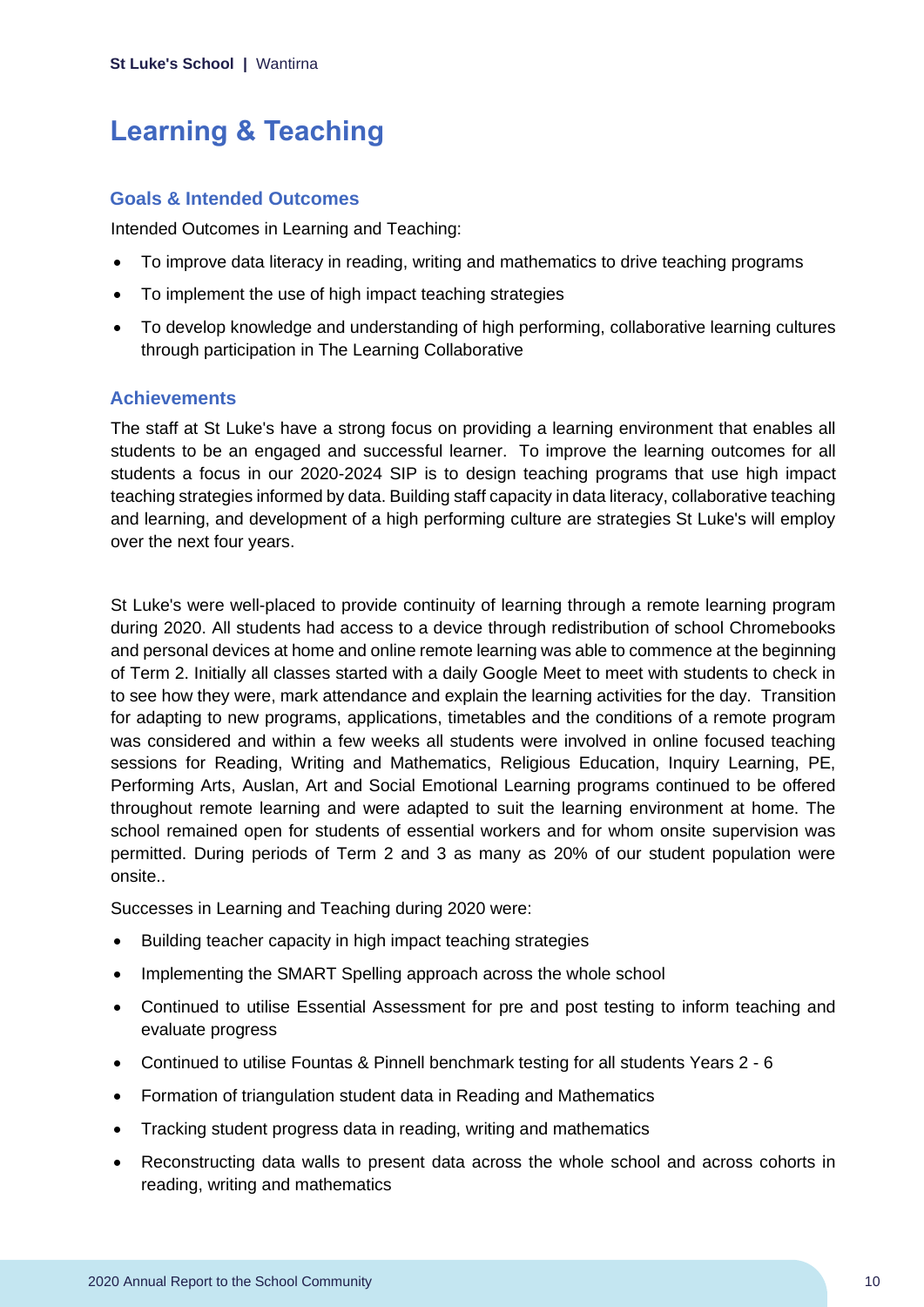- Intervention or extension programs implemented for students identified through data via focus group teaching, intervention sessions and learning sprints
- Intervention continued to be implemented during remote learning through focus group teaching and sprints
- Personalised and differentiated support provided for students identified as 'at risk' in the classroom, Levelled Literacy Intervention program for students in Year 1 and Year 2 and the ERIK (Early Reading Intervention) program for students in Years 3 and Year 4
- Moderated writing samples across levels during PLTs
- Analysed qualitative and quantitative data to drive teaching and learning
- Regular meetings to monitor and plan effective remote learning programs
- Planning and monitoring individualised remote learning programs
- Strengthened the capacity of teachers to effectively use Google meet elaborations
- Continually evaluated and reviewed remote learning programs
- Strengthened the capacity of teachers to write, implement and evaluate Personalised Learning Plans
- Participated in both incursions and excursions to enhance learning
- Auslan was introduced as our language program in 2020. This has been very well-received by the community and embraced by the students
- St Luke's presented 'The Prize' musical written and directed by our Performing Arts teacher, Mrs PD. Rehearsals were held largely online during terms 2 and 3, with the cast recoding their parts at home. Once back onsite whole items were practised and recorded. The whole musical was then sewn together and presented as a YouTube Premier where we could watch it together in our own homes.
- In PE, students participated in a virtual *try-athalon* and Olympics during remote learning

#### **STUDENT LEARNING OUTCOMES**

Student progress was reported to parents in written reports in at the end of terms 2 and 4. Parent teacher interviews were held via Google Meets at the start of term 3. Student growth continued to be measured through Essential Assessments, Progressive Assessment Tests, Fountas & Pinnell Benchmark Tests, PM Reading, Victorian Curriculum Standards and anecdotal teacher judgements.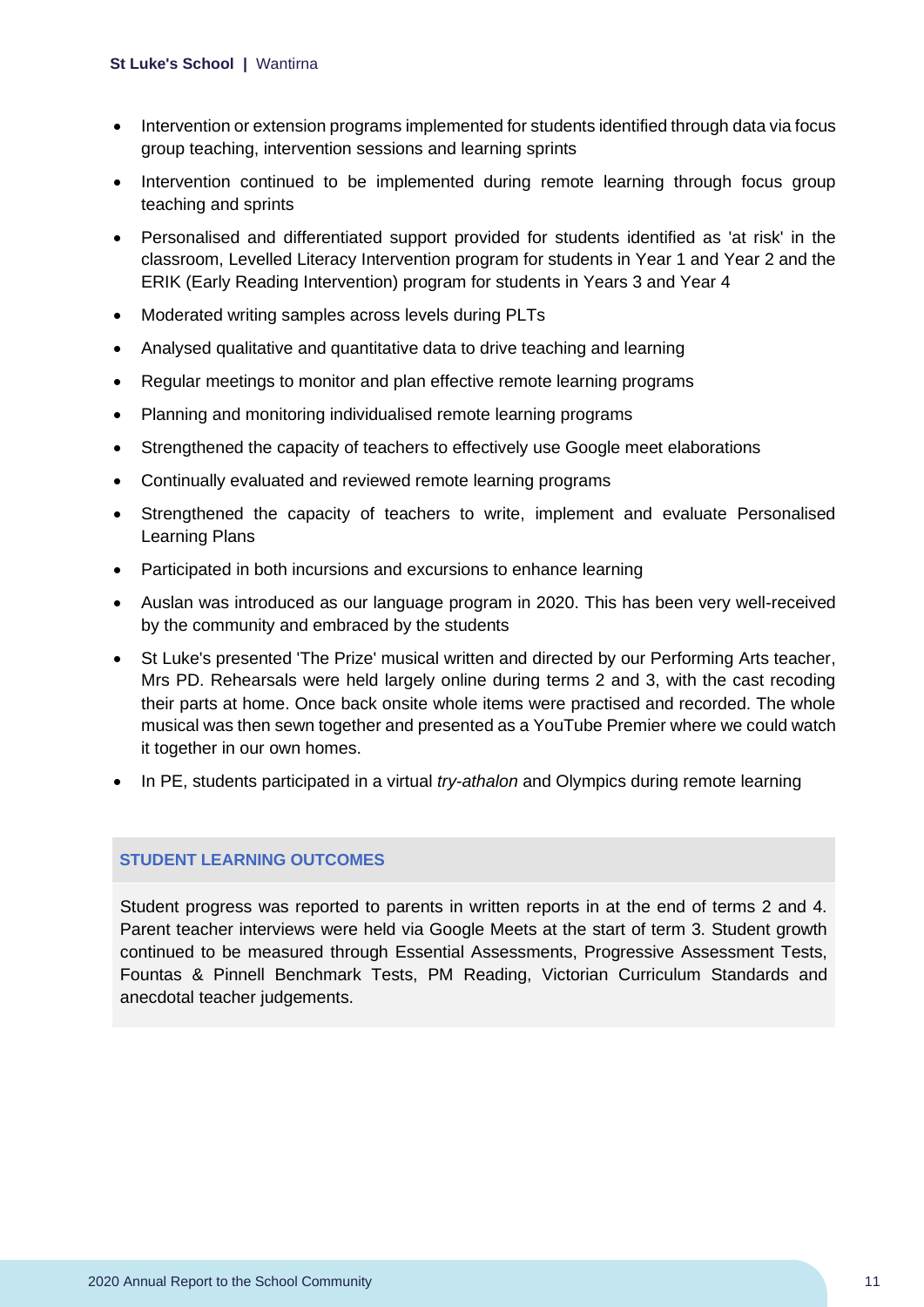| <b>NAPLAN TESTS</b>            | 2018<br>$\frac{9}{6}$ | 2019<br>$\frac{0}{0}$ | $2018 - 2019$<br><b>Changes</b><br>$\frac{9}{6}$ | 2020<br>$\frac{0}{0}$<br>$\star$ | $2019 - 2020$<br><b>Changes</b><br>$\%$<br>$\star$ |
|--------------------------------|-----------------------|-----------------------|--------------------------------------------------|----------------------------------|----------------------------------------------------|
| YR 03 Grammar &<br>Punctuation | 95.2                  | 93.3                  | $-1.9$                                           |                                  |                                                    |
| <b>YR 03 Numeracy</b>          | 100.0                 | 100.0                 | 0.0                                              |                                  |                                                    |
| <b>YR 03 Reading</b>           | 100.0                 | 87.5                  | $-12.5$                                          |                                  |                                                    |
| <b>YR 03 Spelling</b>          | 95.2                  | 100.0                 | 4.8                                              |                                  |                                                    |
| <b>YR 03 Writing</b>           | 100.0                 | 100.0                 | 0.0                                              |                                  |                                                    |
| YR 05 Grammar &<br>Punctuation | 100.0                 | 96.0                  | $-4.0$                                           |                                  |                                                    |
| <b>YR 05 Numeracy</b>          | 100.0                 | 100.0                 | 0.0                                              |                                  |                                                    |
| YR 05 Reading                  | 100.0                 | 100.0                 | 0.0                                              |                                  |                                                    |
| <b>YR 05 Spelling</b>          | 100.0                 | 100.0                 | 0.0                                              |                                  |                                                    |
| <b>YR 05 Writing</b>           | 100.0                 | 100.0                 | 0.0                                              |                                  |                                                    |

\* There are no NAPLAN results to report in 2020 as the Australian Government decided that due to the COVID-19 pandemic NAPLAN Assessments would not take place.

\*\* Data cannot be reported for this year as the number of students that sat the test was below 5 and the data has been suppressed for privacy reasons in accordance with the ACARA NAPLAN data reporting provisions.

\*\*\* No students sat the NAPLAN tests in this year level and in one or both of the relevant years.



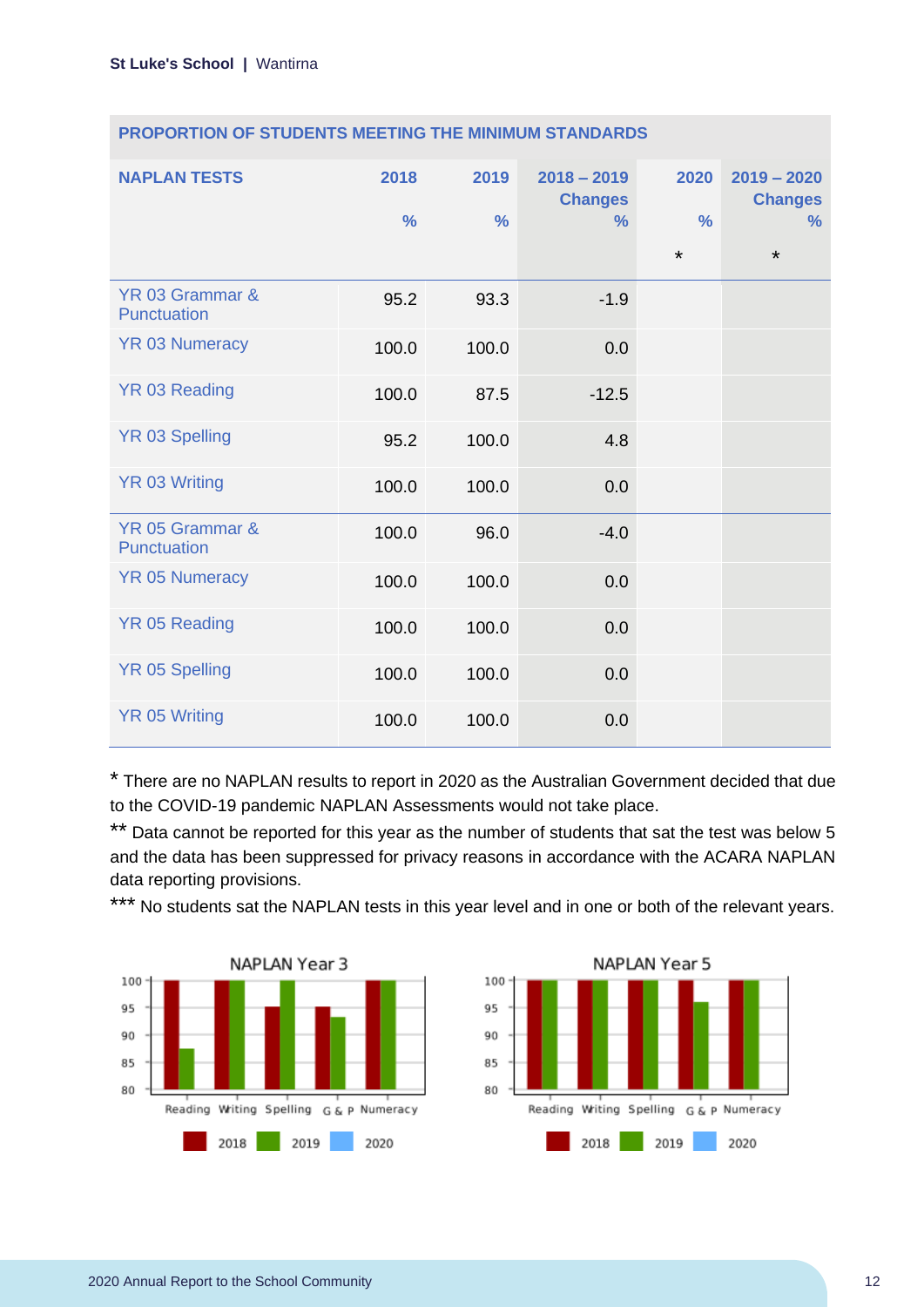## <span id="page-13-0"></span>**Student Wellbeing**

#### **Goals & Intended Outcomes**

Intended Outcomes in Student Wellbeing:

- To develop a Wellbeing program based on CEMSIS data
- To develop knowledge, resources and strategies for helping children achieve their best possible mental health

#### **Achievements**

St Luke's Primary School vision "I have come that you may have life and have it to the full" encompasses the ethos of the school to provide a learning environment that enables all students to feel safe, respected, included, valued and successful. In our endeavours in this area, the focus is on developing both the social and emotional competencies of our students as well as providing learning programs that meet their diverse learning needs.

The five school values of Respect, Responsibility, Empathy, Integrity and Persistence are integrated into all aspects of the St Luke's environment. These values are explicitly focused on in Social and Emotional Learning (SEL) units of work and students are acknowledged at assemblies for demonstrating these values. Another core program of our SEL curriculum is the Resilience, Rights and Respectful Relationships program.

Restorative Practices continues to be the key strategy employed to support positive student behaviour. Common language and processed are used by all staff in both the classroom and playground environments. Restorative practice encourages and enables students to learn from their mistakes, reconcile and resolve issues with their peers. The wellbeing of our community was a priority during 2020. All staff were involved in activities to build connections and maintain a sense of community and belonging during the challenging time of Remote Learning.

All students were involved in daily class Google Meets for prayer, marking attendance, daily organisation and checking in. Small group learning was introduced giving students time with their teacher and a few peers for specific learning. Learning support staff were assigned to specific students to continue with individualised learning programs and to support them with other learning activities. Every endeavour was made to adjust, refine and revise learning programs to make remote learning as positive as possible for students and their families.

Clear, frequent and informative communication was key to the success of our community during 2020.

#### **VALUE ADDED**

- Fortnightly P-6 Friendship Groups
- Fortnightly lessons in Rights, Resilience and Respectful Relationships Program
- A range of lunchtime clubs are offered to provide an alternative off the yard for students in need:-Games Club, STEM Club, Glee Club, Mini Vinnies, Sports Club
- Running Club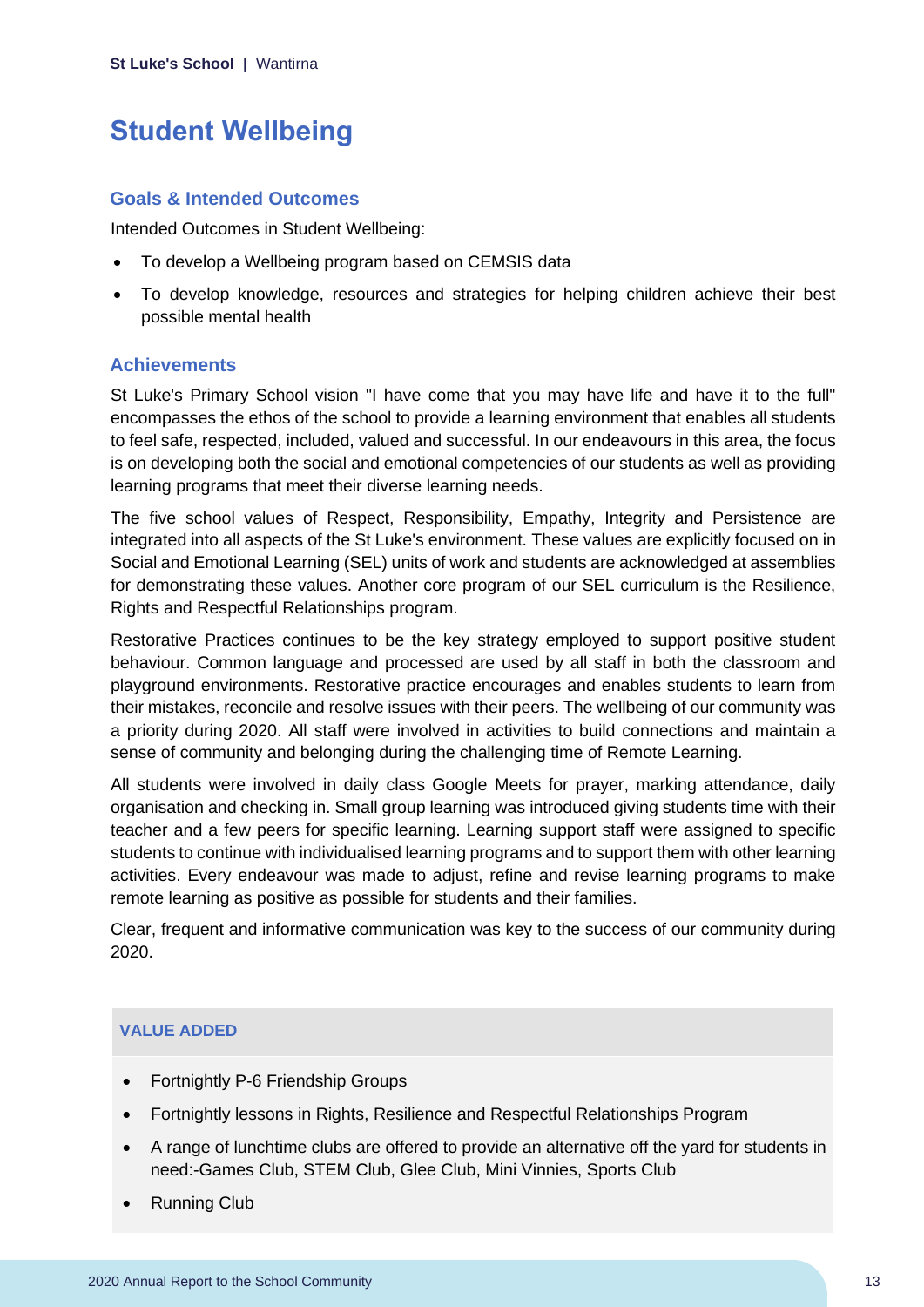- Walk to School Program
- National Day of Action Against Bullying
- Day for Daniel- Child Safety
- Twilight sports
- Provisional Psychologist on-site once a week
- Transition program Kinder to Foundation and Year 6 to Year 7
- Stephanie Alexander Kitchen Garden Program
- School Camp to Phillip Island for Years 3, 4, 5 and 6
- School Excursions and Incursions, e.g. Project Rocket
- External Music Teachers and lessons
- School Representative Council
- Buddy Program for students in Foundation and Year 6 (Better Buddies Program)
- Values awards presented at assembly and announced in newsletters
- School Values presentations at assembly
- Year 6 Leadership Program and positions
- Year 5 Leadership Program

#### **Remote Learning**

- Staff videos "We're All in This Together." and "I'll Be There For You"
- Wellbeing Wednesdays- Bring your pet to the Google meet/Wear a funny hat/Tell a joke
- Friday afternoon cooking with Mrs. Plimmer
- Wellbeing Day Friday, May 7th No remote learning
- Friday Fun Day August 28th Cooking/Boot camp/Art//Guess the Teacher/ Virtual Disco
- Whole School Challenge- Create Challenge, Inspire, Entertain "
- Mother's Day & Father's Day photo video presentations
- World Teachers' Day video presentation by students
- SRC presentation at Google Meet Assembly
- School Google Meet assembly fortnightly
- Welcome back greeting by all staff- hats, balloons, signs

#### **STUDENT SATISFACTION**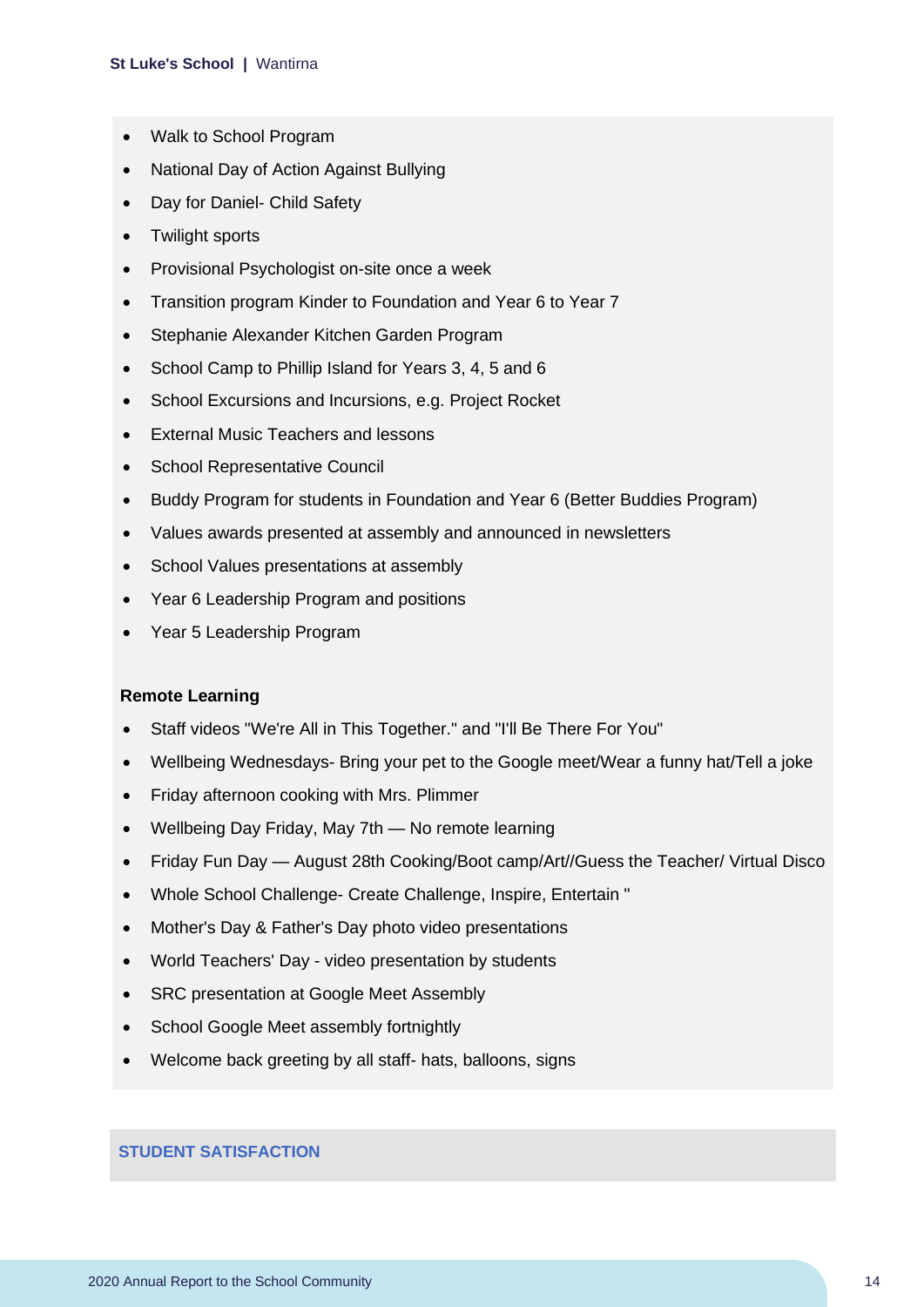Students at St Luke's displayed amazing resilience during 2020.

For our foundation students, the transition to online learning meant for many, using a device (Chromebook) they were not familiar with. For the rest of the students, the ability to borrow a school Chromebook meant that everyone was able to access the remote learning program and remain connected to their peers, teachers and support staff.

The staff gathered feedback frequently from their students. Adjustments were made to the remote programs based on the types of activities and ways of working that the students preferred.

On return to onsite learning, staff incorporated some ways of learning that students found preferable while at home. For example, students being able to record their work more often on SeeSaw, activities that allowed for more student choice and more frequent feedback from teachers. Staff attended to ways of learning and connecting, that students either missed or found ineffective while remote learning.

#### **STUDENT ATTENDANCE**

If a child is going to be absent from school, parents are expected to notify the school, via Flexi buzz, phone or email the office or teacher directly.

If a child is absent and the school have not received any communication from the parent, the school will notify the parents by 10:00am via nForma text message, advising them that their child has been marked absent from school and no communication has been received. The parents once receiving this notification are expected to contact the school via telephone. If this does not occur, the school admin officer rings the parent directly and continues down the emergency contact list until someone is contactable.

If a child is regularly absent from school, the school will contact and meet with the parents to provide support, to re-establish a regular pattern of school attendance. The School will implement the Every Day Counts (DEET) School Attendance Guidelines as described on the CEVN website.

#### **Remote Learning**

During Remote Learning student attendance was recorded during the daily morning Google Meet. Some classes also monitored attendance via a survey question to answered first thing in the morning. Parents were required to contact the school via the usual methods if a student was going to be absent. Families were contacted if we were not notified if a student's absence were unexplained. If there were repeated unexplained absences, families were contacted and staff worked with families to support them and their children to participate in remote learning.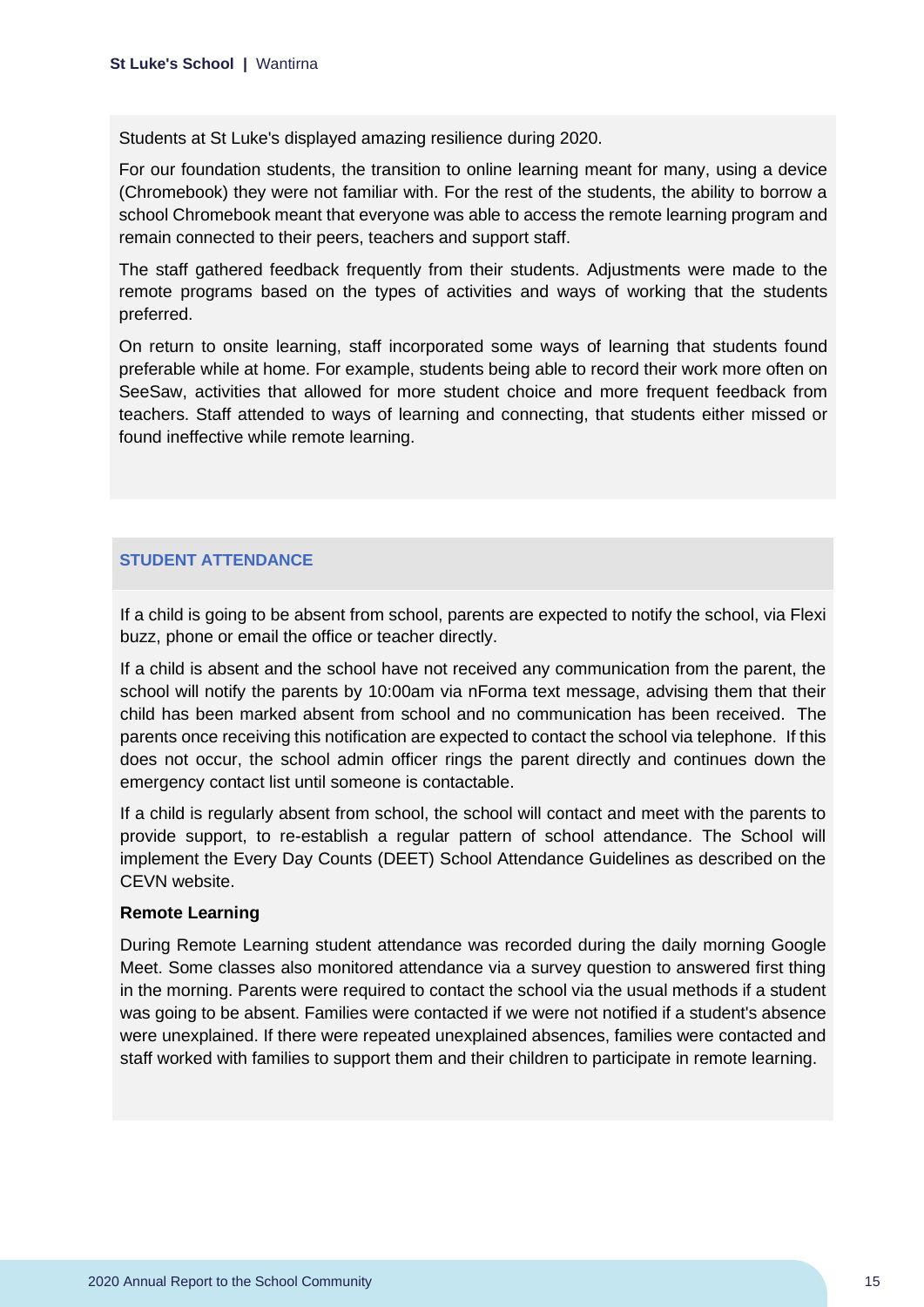#### **AVERAGE STUDENT ATTENDANCE RATE BY YEAR LEVEL**

| <b>Y01</b>                 | 91.7% |
|----------------------------|-------|
| <b>Y02</b>                 | 95.6% |
| <b>Y03</b>                 | 95.4% |
| <b>Y04</b>                 | 91.8% |
| <b>Y05</b>                 | 95.7% |
| <b>Y06</b>                 | 93.9% |
| Overall average attendance | 94.0% |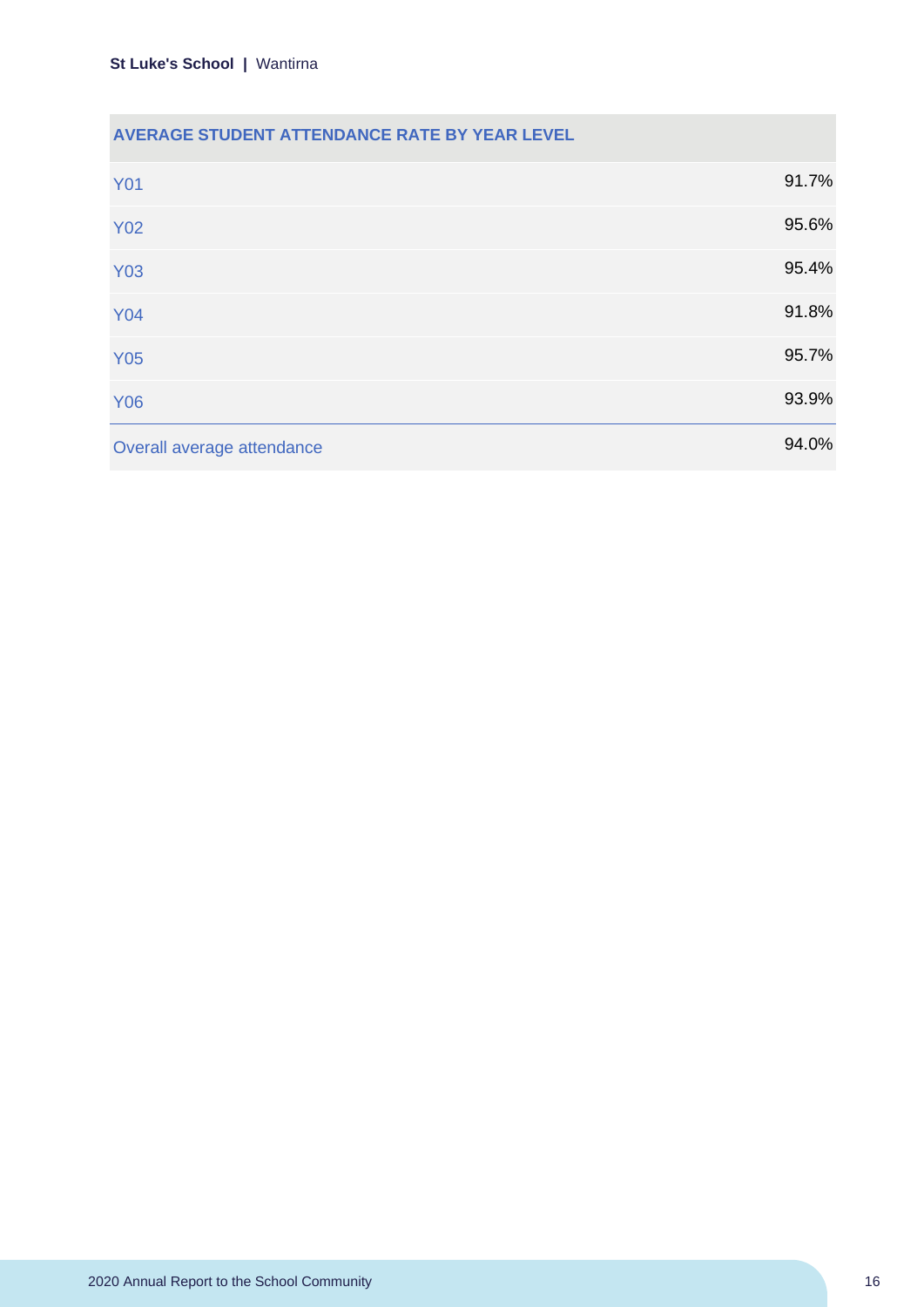## <span id="page-17-0"></span>**Child Safe Standards**

#### **Goals & Intended Outcomes**

At St Luke's Primary School, we believe that every child has the right to be safe and feel safe, whether at school or at home. Over the past year, our school has furthered its commitment to providing a safe environment for all students by actively implementing processes that establish expectations and accountabilities for people working with our students. Ministerial Order 870 (Victorian Department of Education and Training 2016) specifies actions schools are required to take to embed the Child Safe Standards.

#### **Achievements**

- The embedding of policies and commitments into every day practice
- Professional learning of teachers, non-teaching staff and volunteers
- Implementation of 'PROTECT, Identifying and Responding to all Forms of Abuse in Victorian Schools'
- Staff participate in annual Child Safety Standards 'refresher training' and are required to read and sign the school's Child Safety Code of Conduct annually.
- Student participation and empowerment strategies
- Strategies addressing the principle of inclusion
- Child Safety Team/Committee structures
- Engagement of Families and communities in promoting child safety
- Human Resources practices (recruitment, supervision, performance review)
- Child safety Risk Management practices and processes reviewed and refined
- Codes of Conducts for signed by all staff, parents, contractors and volunteers.
- Child Safety was a weekly agenda item during staff meetings
- ICT User Agreements to parents and students
- Maintained a Working With Children Check register
- Maintained a VIT register
- All staff completed online Mandatory Reporting Modules
- Reportable Conduct Scheme revisited with all staff
- Child Safe information included in school newsletter
- Visitor register maintained via VPass sign- in application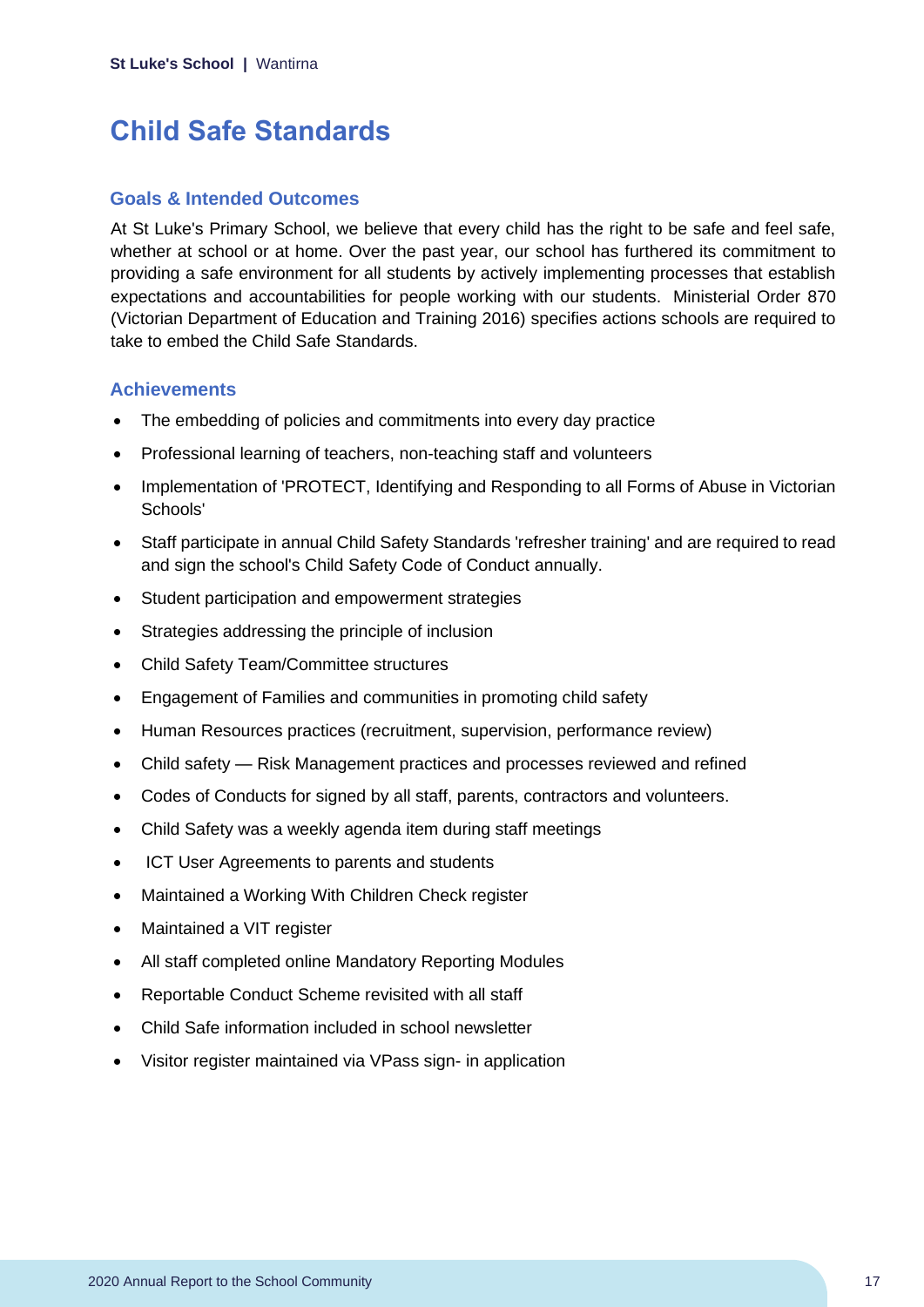## <span id="page-18-0"></span>**Leadership & Management**

#### **Goals & Intended Outcomes**

Intended Outcomes in Leadership and Management:

- To develop a shared vision and understandings of highly effective teaching and learning practices
- To develop a culture of shared responsibility and accountability for student learning and growth
- To develop a shared understanding about student voice

#### **Achievements**

In 2020, St Luke's commenced the worked identified through the 2019 review as areas for opportunity for school improvement. The first annual action plan for the new review cycle was developed and implemented. While COVID-19 and the resulting remote learning and working from home situation changed the way in which we worked together, efforts were made to make the staff continue to feel connected, valued and confident about their work as individuals and as part of a team.

Successes in Leadership and Management during 2020 were:

- Development and implementation of the 2020 Annual Action Plan (AAP)
- Strategic planning meetings, school closure days and professional development to meet the actions of the 2020 AAP
- Professional development activities that ensured we met compliance, e.g. emergency management, first aid, mandatory reporting, anaphylaxis, child safe standards
- Strengthen Child Safe practices through revision of policies and procedures
- Reviewed and evaluated a number of policies as per our policy review cycle
- Commenced participation in The Learning Collaborative, based on the work of Lyn Sharratt and facilitated by the Eastern Region Office
- Gathered various forms of feedback throughout the year from staff, students and parents to inform decision-making
- School Leadership Team members attended relevant network days and external professional learning relevant to their roles.
- Regular meetings to monitor and plan effective remote learning programs
- Increased focus on method used for clear, concise and timely communication to all members of our community, especially during remote learning
- Allocation of resources in terms of support staff to best meet the needs of the students
- Recognition of achievements of staff and students in weekly newsletters
- Consulted staff to review staffing structure to best meet the needs of the school, both financially and operationally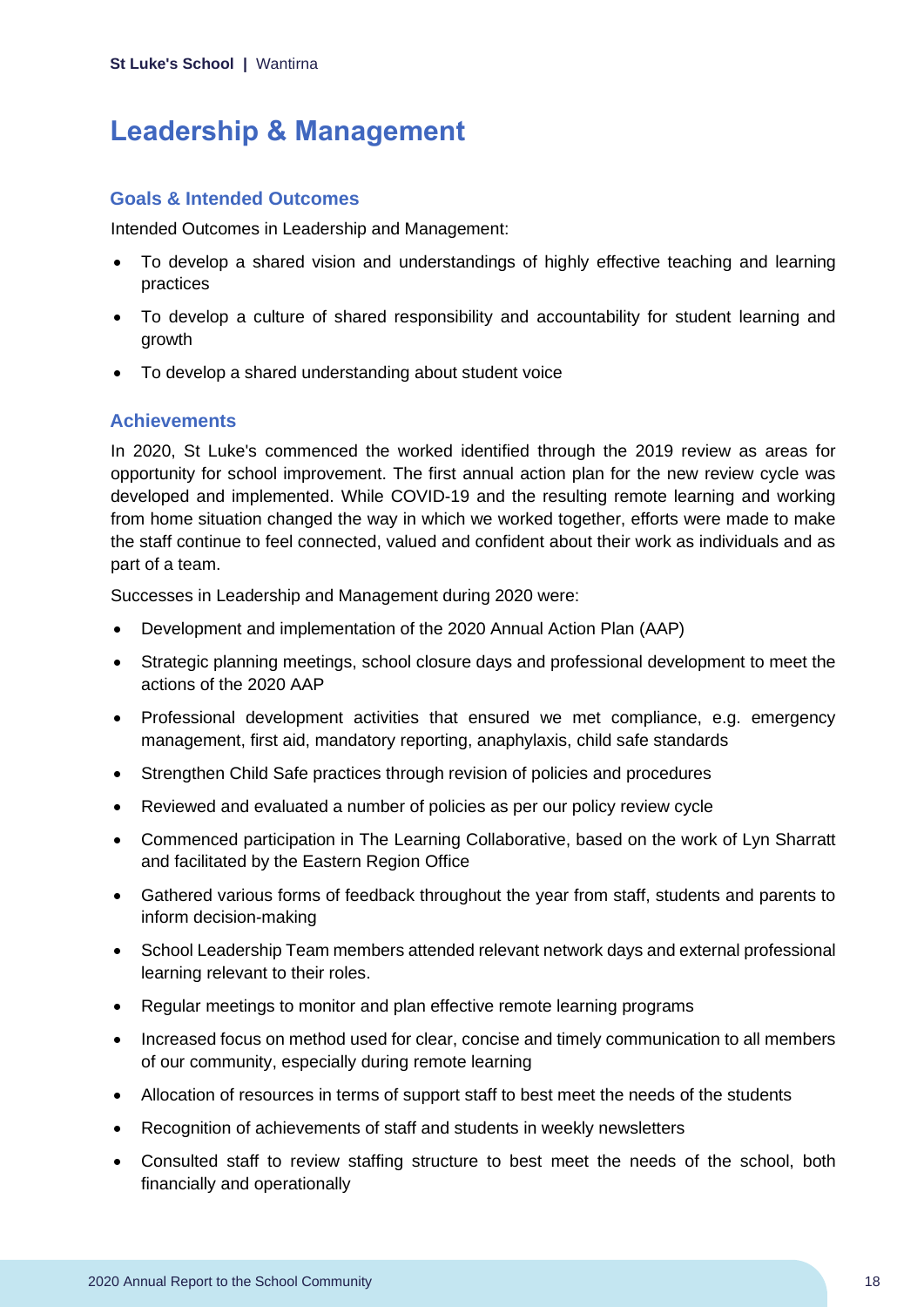#### **EXPENDITURE AND TEACHER PARTICIPATION IN PROFESSIONAL LEARNING**

Description of Professional Learning undertaken in 2020

- **SMART Spelling Instructor Workshops**
- The Learning Collaborative Webinars
- Principal Indication Finance, The Critical Quarter
- Women in Senior Leadership Course
- Master in Leadership Religious Education
- Master of Business Administration Executive
- Introduction to the 14 Parameters
- Introduction to High Impact Teaching Strategies
- SeeSaw, Loom, Google Applications (Meet, Sites, Classroom) workshops
- Mandatory Reporting Modules
- First Aid, Anaphylaxis and Asthma
- Reportable Conduct
- Disability Standards for Education refresher
- NCCD Moderation
- RE Dialogue
- Analysing and moderation of student work
- Analysing standardised data
- Literacy, Numeracy, Wellbeing, Learning Diversity, Religious Education, Admin, Finance, Deputy Principal Network meetings
- Dynamic Management Training

Number of teachers who participated in PL in 2020 13

Average expenditure per teacher for PL  $$508$ 

#### **TEACHER SATISFACTION**

Despite the challenges that 2020 presented staff remained overall positive about their work. While the way in which staff teach and interacted with students and each other changed, this unprecedented year offered opportunities to renew, review and improve their practice. Feedback through staff surveys found that:

- 75% of staff felt 2020 was an opportunity phase, 25% felt they were in an adapting phase and no one felt they were is crisis
- key factors to our success were teamwork, communication, collaboration and supportive leadership, colleagues and families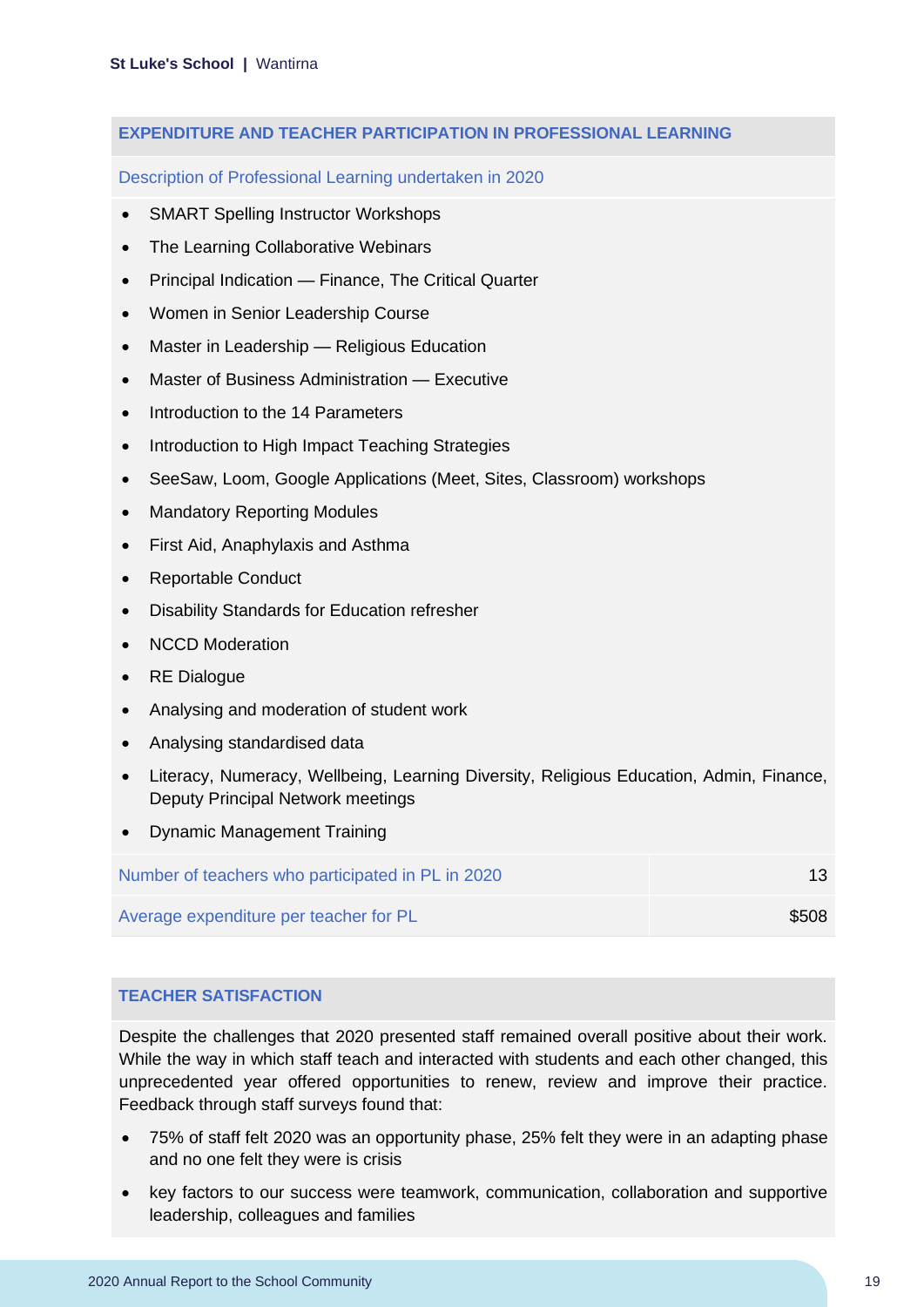- staff learnt things about the way their student learn that would not have otherwise known
- learning support staff felt there was more clarity around the work they did with students
- staff identified practices they would include in their teaching going forward

| <b>TEACHING STAFF ATTENDANCE RATE</b>        |       |
|----------------------------------------------|-------|
|                                              |       |
| <b>Teaching Staff Attendance Rate</b>        | 98.2% |
|                                              |       |
| <b>ALL STAFF RETENTION RATE</b>              |       |
| <b>Staff Retention Rate</b>                  | 94.7% |
|                                              |       |
| <b>TEACHER QUALIFICATIONS</b>                |       |
| <b>Doctorate</b>                             | 0.0%  |
| <b>Masters</b>                               | 13.3% |
| Graduate                                     | 13.3% |
| <b>Graduate Certificate</b>                  | 0.0%  |
| <b>Bachelor Degree</b>                       | 80.0% |
| <b>Advanced Diploma</b>                      | 40.0% |
| <b>No Qualifications Listed</b>              | 13.3% |
|                                              |       |
| <b>STAFF COMPOSITION</b>                     |       |
| <b>Principal Class (Headcount)</b>           | 2.0   |
| <b>Teaching Staff (Headcount)</b>            | 13.0  |
| <b>Teaching Staff (FTE)</b>                  | 8.4   |
| Non-Teaching Staff (Headcount)               | 8.0   |
| Non-Teaching Staff (FTE)                     | 4.6   |
| <b>Indigenous Teaching Staff (Headcount)</b> | 0.0   |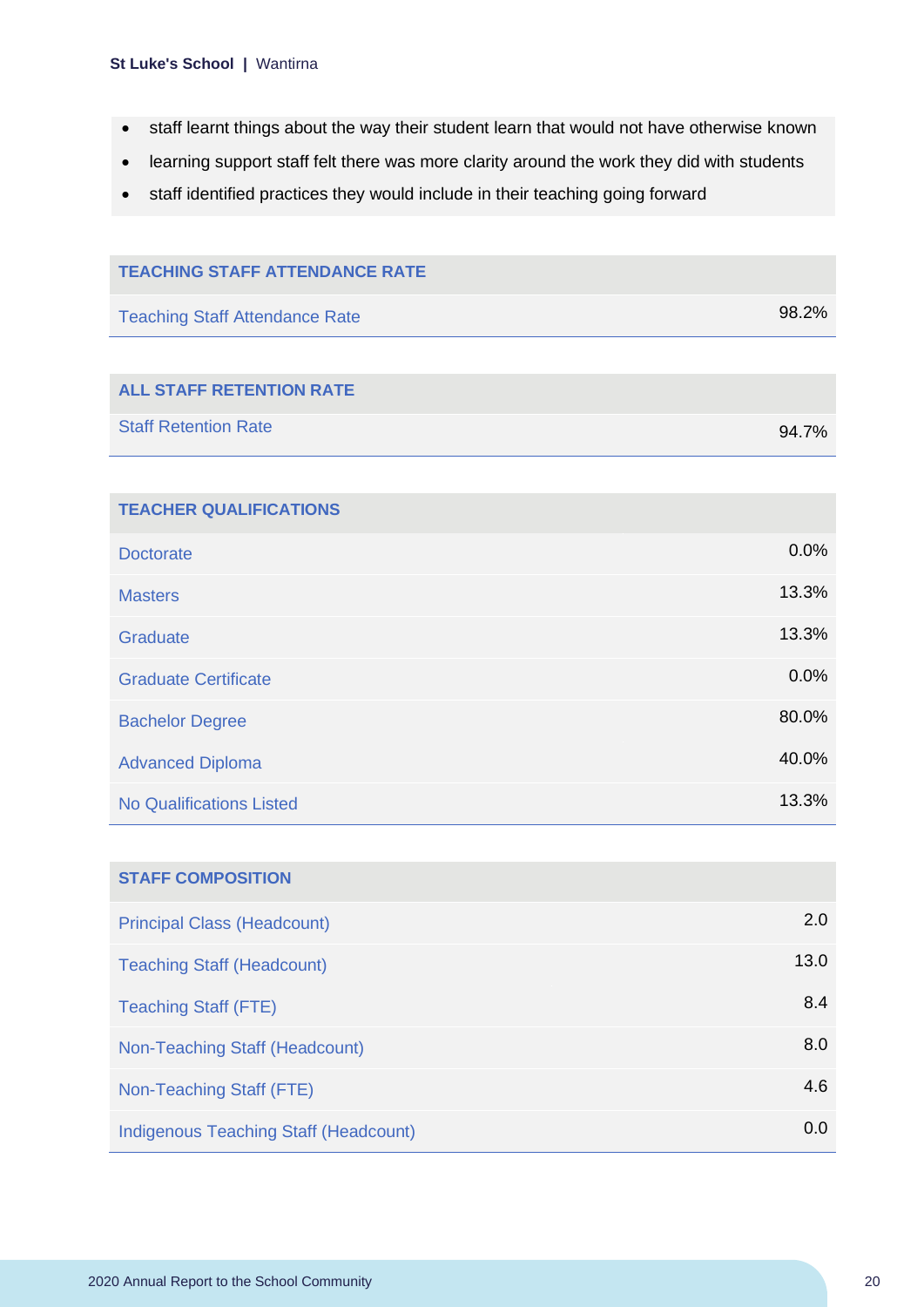# <span id="page-21-0"></span>**School Community**

#### **Goals & Intended Outcomes**

Intended Outcomes in School Community:

- To develop practices that foster an environment that embraces the education of all students
- To develop the learning partnership between school and the wider community to support rich and authentic learning experiences and improve connectedness

#### **Achievements**

St Luke's Primary School recognises that parents are the first educators of their own children and working together in partnership is essential in educating each and every child. One of the challenges faced during 2020 as a result of the COVID-19 pandemic was ensuring our community remained meaningfully connected during times of strict restrictions and lockdowns.

St Luke's is very fortunate to have a high committed, engaged and motived Parents and Friends Association (P & F) who had plans for many community events during the year. Most of the events planned for Term 1 were able to proceed, but most of the events for the remainder of the year had to be cancelled.

The St Luke's School Advisory Board were great support during the 2020 year. We welcomed three new members onto board and continued to meet via Google Meet during the year.

One of the major community events of the year of the Parish and School Fete. This event was planned to bring the community together to celebrate the St Luke's Parish 40th Anniversary. Unfortunately this event was cancelled, but much collaborative work between the school and Parish had already happened.

Our Mini Vinnies group is another medium through which we connect with community. Linked with the St Luke's St Vincent de Paul Conference, our Mini Vinnies group seeks opportunities to offer support and raise awareness about social justice issue in our community.

St Luke's also seeks to connect with families in our community by offering a Playgroup space two morning a week for families and their pre-school aged children.Our St Luke's Playgroup is available at no cost to all families, not just those that already connect the St Luke's. The group uses one of the spaces in our hall facilities and the adventure playgroup.

Successes in School Community in 2020:

- Providing a welcoming and approachable environment
- Hosted a Commissioning Mass and beginning of the year Community Night, Athletic Twilight Sports and BBQ
- Weekly Walk to School
- Morning Running Club
- Parent helpers for classroom activities, Stephanie Alexander Kitchen Garden Program, School Banking, excursions
- Fortnightly School Assemblies
- Regular communication via the newsletter, emails, Flexibuzz, SeeSaw and the school FaceBook page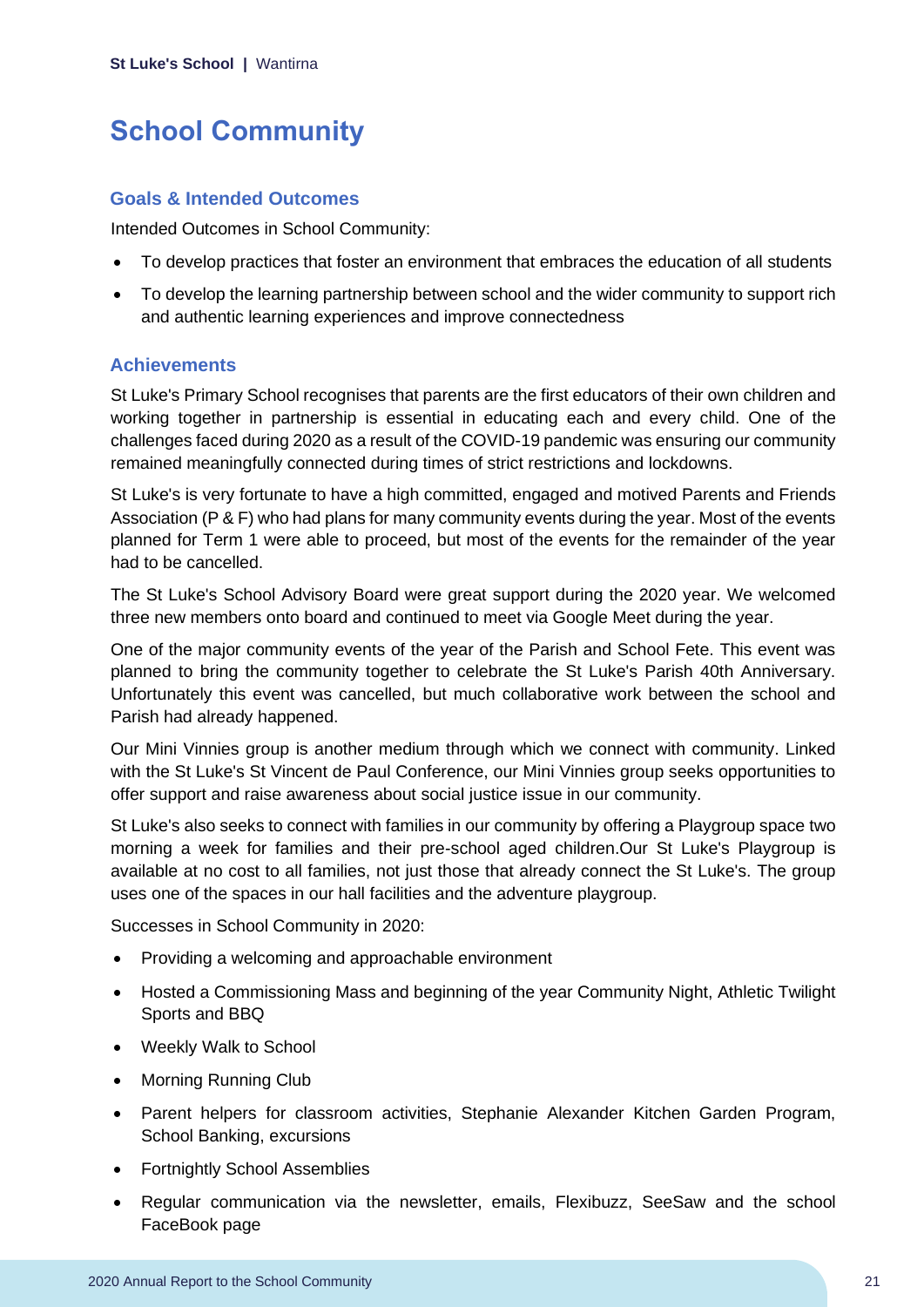- Weekly school RE newsletter for the Parish
- Advertising articles in the local community news
- Online cooking sessions with Mrs Plimmer during remote learning
- Online forums and q&a sessions regarding remote learning and return to school via Google **Meets**
- Virtual tours via Google Meet for prospective parents
- Orientation sessions for 2021 Preps via Google Meet
- Involved parents and families in school activities during remote learning such as the virtual Try-athalon, the 100 Days of School celebration for the Foundation students
- Gather feedback from parents and families to inform decision-making
- Whole school musical presented via YouTube Premier

#### **PARENT SATISFACTION**

Parents were surveyed at the end of the first remote learning period. The responses indicated that the majority of our parents were satisfied with:

- our approach to remote learning
- the amount of learning students were required to complete each day
- the platform we used for remote learning
- the accessibility of the learning
- the adjustments made to cater for diverse learning needs
- the frequency of communication from the school
- the responsiveness of staff to student and parents questions

Parents were very appreciative of the time and effort the teachers had put into the Remote Learning programs, the regular feedback that was given, either directly through Google Meets or indirectly through email and Seesaw messages, and the extra-curricular activities provided to enhance wellbeing. A welcome back morning tea was provided by the parents for the staff as a sign of their appreciation.

We received many numerous positive communications from our parents expressing their gratitude for the care, support and dedication our staff displayed during remote learning. The following are some quotes from our parents:

"Awesome musical performance tonight! Thanks so much for all your hard work in putting it together! A huge effort that is very much appreciated!"

"I wanted to once again thank St Luke's for their support in 2020."

"I just wanted to say thank you so much for all your efforts for yesterday and all you're preplanning. I feel much more at ease now and know that it couldn't have gone any better."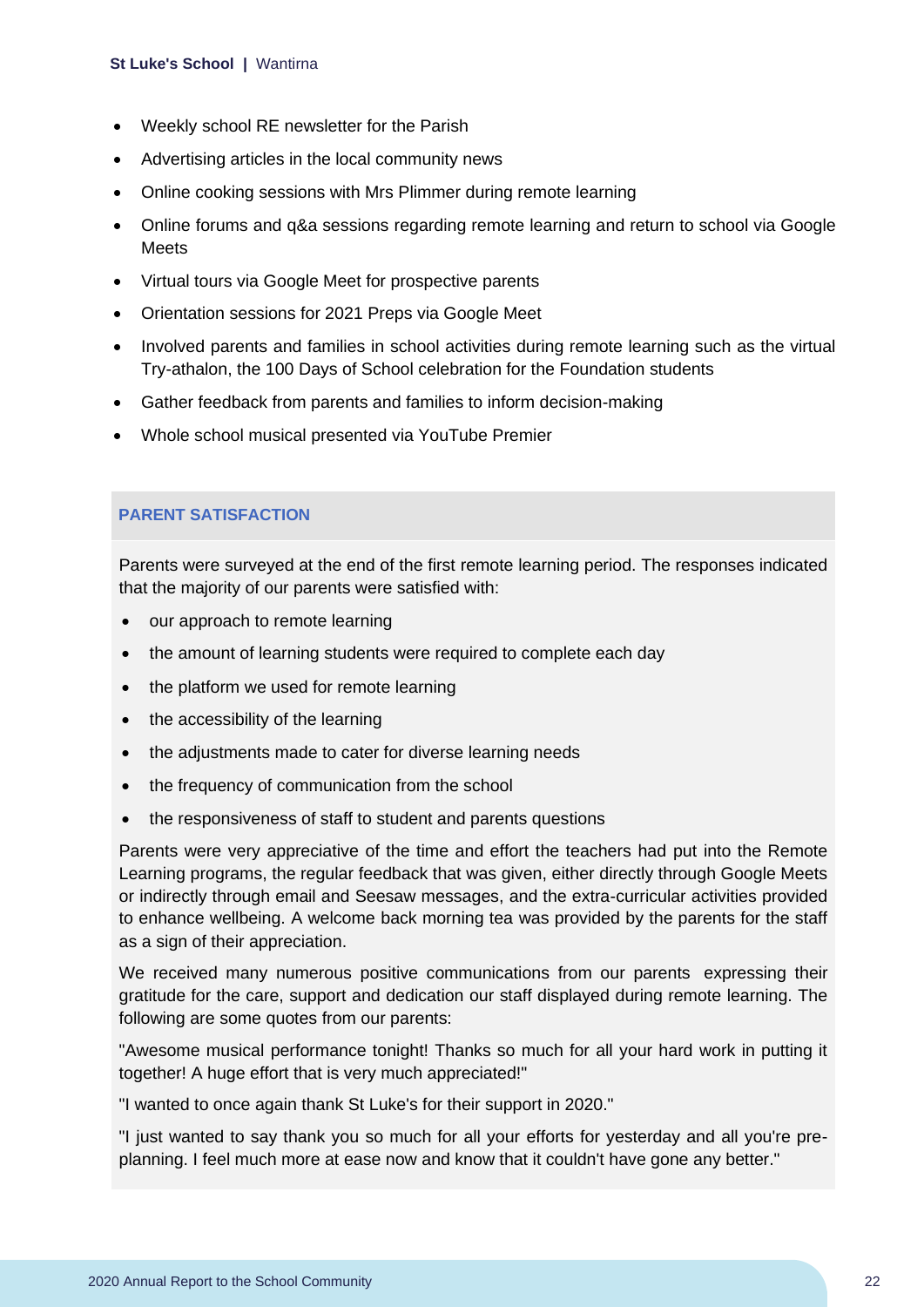"I just wanted to say that this week has been one of our best with *xxx* this week, and I'm hoping it continues. He really enjoyed the Friday fun day and I think it is a great idea for all the kids."

"I just wanted to say thank you to all the St Luke's staff for a wonderful Friday Fun Day! The effort and organising that must have gone into that (along with the mammoth effort already being given because of lock down!) is greatly appreciated. My girls had a wonderful day, and it was such a varied program with something to suit everyone."

"I found the staff "I'll be there for you" very entertaining this morning."

"Just another email to say thanks for the continual hard work you are all putting in. Our school is very lucky to have such hardworking staff who have put together great online learning plans. I can only imagine the effort behind the scenes, so I just wanted to let you know how appreciative we are."

"I just want to say thank you for an amazing week of online learning that you have so meticulously planned out and implemented for the 3/4 students. The addition of morning google meets have been a fabulous start to the day for *xxx*. Then all the planned video lessons with story time, writing, maths etc are great also."

"I listen every morning to her teachers taking to the kids, they are so kind, patient, and should be seriously commended for their hard work and dedication."

"We just want to say how grateful we are for the AMAZING job you are doing in these challenging times!"

"Thank you for all your hard work, and all the hard work the other staff are doing too to make it all come together."